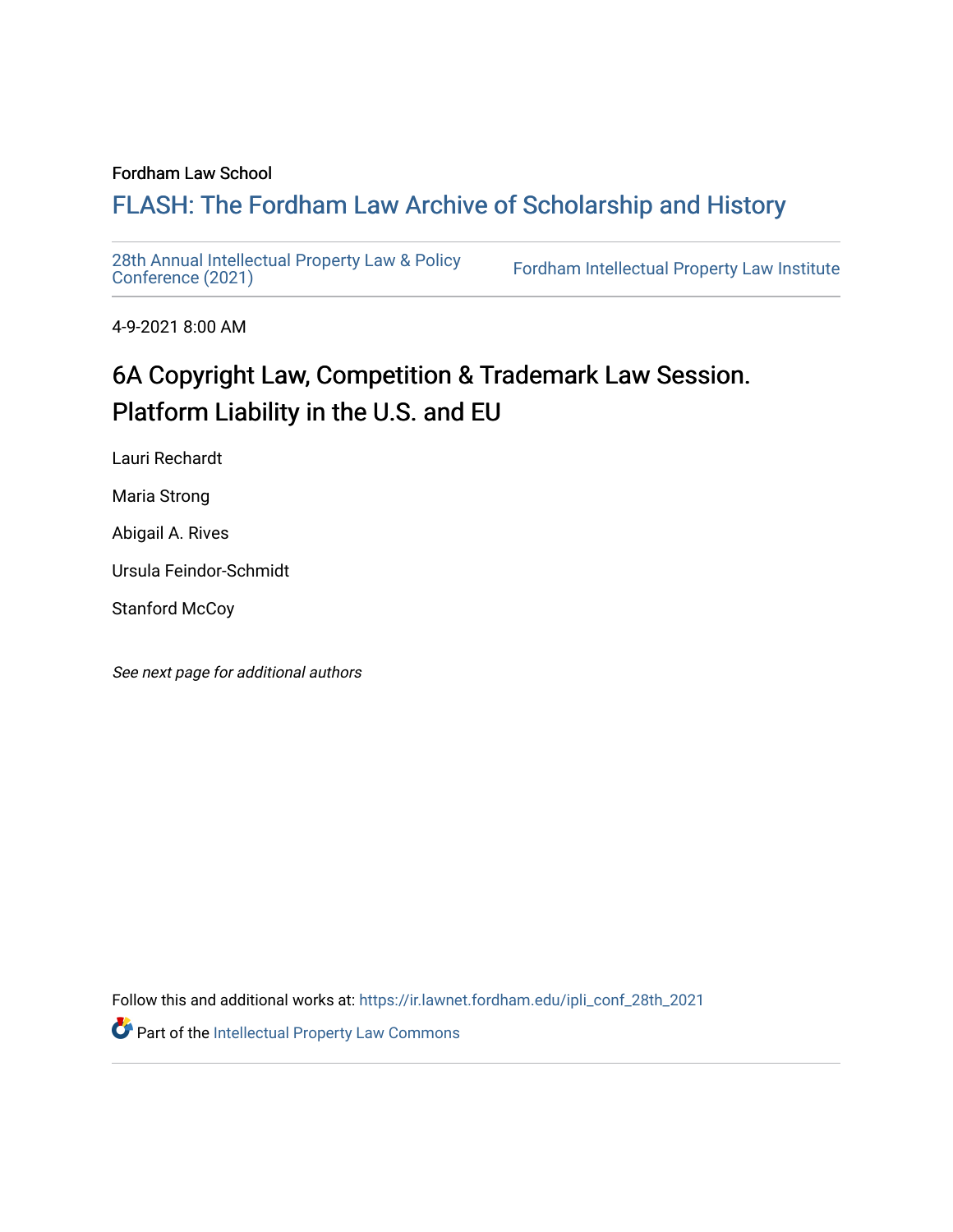# Authors

Lauri Rechardt, Maria Strong, Abigail A. Rives, Ursula Feindor-Schmidt, Stanford McCoy, Sandra Aistairs, and Julia Reda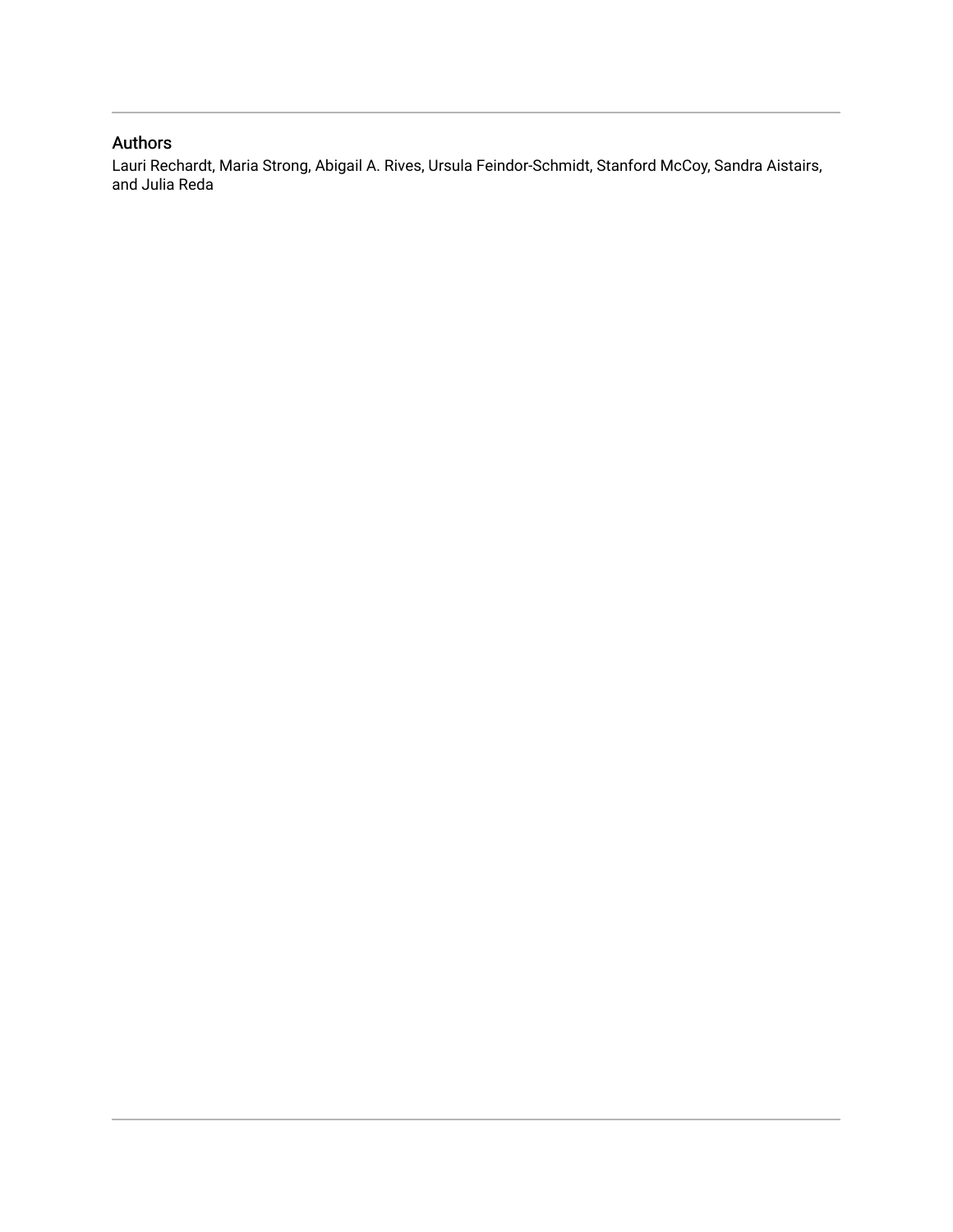# **Emily C. & John E. Hansen Intellectual Property Institute**

# **TWENTY-EIGHTH ANNUAL CONFERENCE INTERNATIONAL INTELLECTUAL PROPERTY LAW & POLICY**

*Friday, April 9, 2021 – 8:00 a.m.*

# **SESSION 6: COPYRIGHT LAW, COMPETITION & TRADEMARK LAW 6A. Platform Liability in the U.S. and EU**

*Moderator:*

**Lauri Rechardt** *International Federation of the Phonographic Industry (IFPI), London*

*Speakers:*

**Maria Strong** *U.S. Copyright Office, Washington, D.C. Five on 512*

**Abigail A. Rives**

*Engine, Washington, D.C. Startup Perspective on DMCA 512*

## **Ursula Feindor-Schmidt**

*Lausen Rechtsanwälte, Munich The Liability of Online Content Sharing Service Providers in EU Jurisdiction and Legislation – The YouTube/Uploaded Case and Article 17 DSM*

**Stanford McCoy**

*Motion Picture Association EMEA, Brussels Cybercrime and the Proposed EU Digital Services Act*

*Panelists:*

## **Sandra Aistars**

*Center for the Protection of Intellectual Property (CPIP), Antonin Scalia Law School, George Mason University, Arlington*

## **Julia Reda**

*Berkman Klein Center for Internet & Society at Harvard University, Cambridge*

**\* \* \***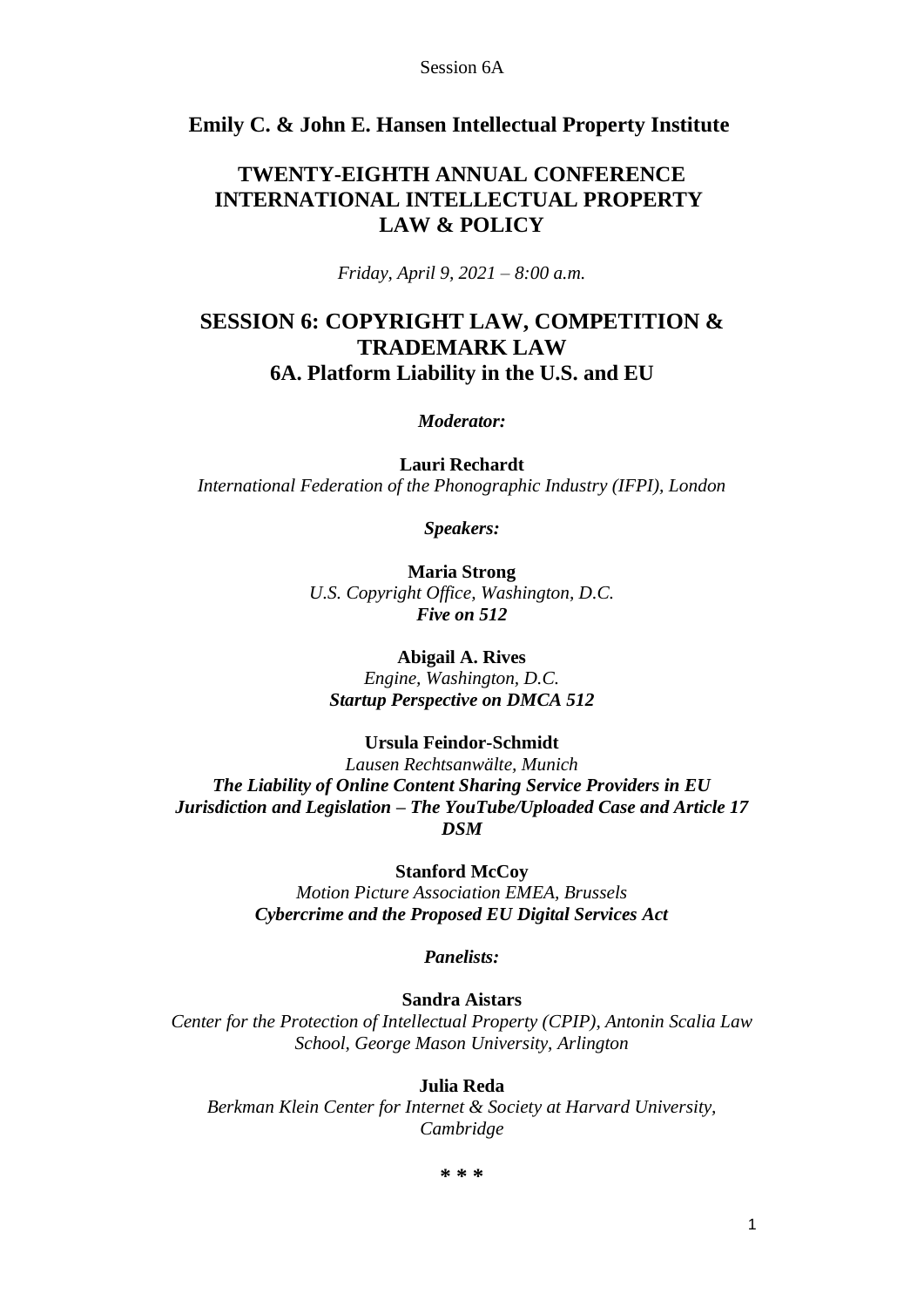LAURI RECHARDT: Good morning, good afternoon, good evening, wherever you might be logging in, and welcome to this session on Platform Liability in the U.S. and the EU. My name is Lauri Rechardt, and when I'm not moderating this session, I'm the chief legal officer of IFPI,<sup>1</sup> the association representing the recording industry worldwide, so full disclosure there. Why are we discussing platform liability today? You might say that, rather surprisingly, if you think of things a few years back, actually a lot has happened, and a lot is happening in this area, not only with respect to copyright but with respect to privacy, fake news, competition, harmful content, generally, you name it.

But let us stay in the particular area of copyright. In the U.S., the Copyright Office published a report on section 512 safe harbors last year.<sup>2</sup> In that report, which is of the usual high quality of the Copyright Office, the Office was, I think it is fair to say, critical on the way the courts have interpreted the safe harbors. Subsequently, the Office made recommendations, how to restore the balance that the legislature had originally intended to strike. As a follow-up to that report, there's been a series of hearings and roundtables in Congress, and Senator Tillis published a draft bill to reform section 512.<sup>3</sup>

In the EU, as we heard already yesterday, there are a couple of very important cases pending before the Court of Justice, the joined YouTube/Uploaded cases<sup>4</sup> and the "Polish challenge"<sup>5</sup> to Article 17 of the DSM Directive.<sup>6</sup> These decisions may well shape copyright or the copyright liability of online platforms in Europe, both with regards to the scope of and conditions for the safe harbors, and as to the type of liability that the platforms may be subject to in Europe. In addition to that, in Europe, we have the alphabet soup, or the D suite. We have Article 17 of the DSM Directive, which was adopted in 2019, and we have the Commission's proposals on the  $DSA^7$  and  $DMA^8$ , the Digital Services and the Digital Markets Act. They all address to a greater or lesser degree, the issue of platform liability in Europe. The DSM, as we are all aware, addresses in a very narrow manner the liability of certain online content sharing services. The DSA addresses online intermediaries' liabilities in a horizontal manner with respect to all kinds of content, not only copyright. Just for the record, we will discuss today EU and U.S. developments, but it is

<sup>&</sup>lt;sup>1</sup> International Federation of the Phonographic Industry.

<sup>&</sup>lt;sup>2</sup> U.S. COPYRIGHT OFF., SECTION 512 OF TITLE 17: A REPORT OF THE REGISTER OF COPYRIGHTS (May 2020), https://www.copyright.gov/policy/section512/section-512-fullreport.pdf.

<sup>3</sup> Press Release, Senator Thom Tillis, Tillis Releases Landmark Discussion Draft to Reform the Digital Millennium Copyright Act (Dec. 22, 2020), https://www.tillis.senate.gov/2020/12/tillis-releases-landmark-discussion-draft-to-reform-the-

digital-millennium-copyright-act.

<sup>&</sup>lt;sup>4</sup> Joined Cases C-682/18 and C-683/18, Frank Peterson and Elsevier Inc. v. Google LLC and Others, ECLI:EU:C:2020:586 (June 22, 2021).

<sup>5</sup> Case C-401/19, Republic of Poland v. European Parliament and Council of the European Union, (May 24, 2019).

<sup>6</sup> Directive 2019/790, of the European Parliament and of the Council of 17 April 2019 on copyright and related rights in the Digital Single Market and amending Directives 96/9/EC and 2001/29/EC, 2019 O.J. (L 130).

 $7$  Commission Proposal for a Regulation of the European Parliament and of the Council on a Single Market for Digital Services (Digital Services Act) and amending Directive 2000/31/EC, COM (2020) 825 final (Dec. 15, 2020).

<sup>8</sup> Commission Proposal for a Regulation of the European Parliament and of the Council on Contestable and Fair Markets in the Digital Sector (Digital Markets Act*)*, COM (2020) 842 final (Dec. 15, 2020).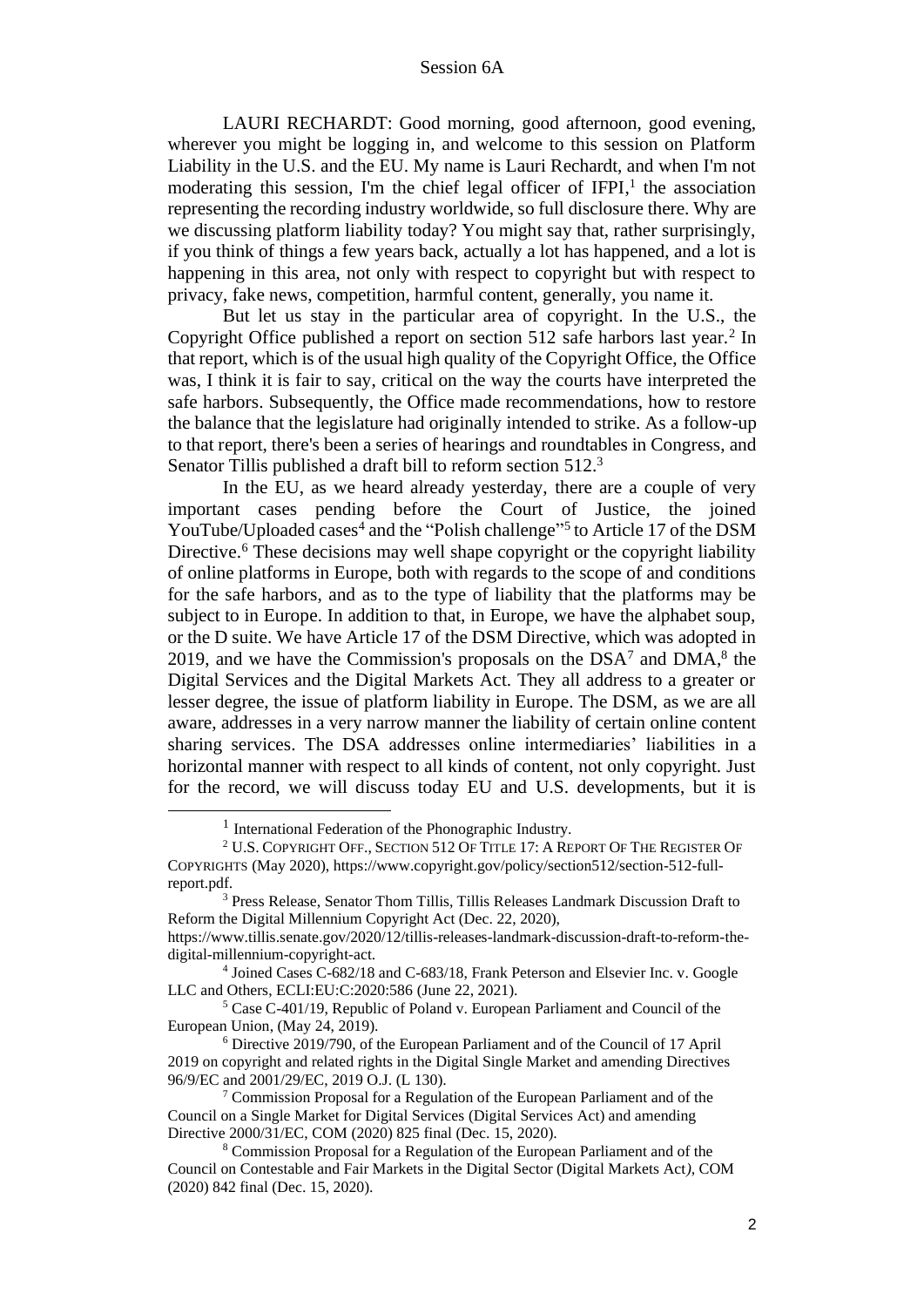important to note that these issues are actually looked at around the world. We are seeing developments in India, in Australia, with respect to publishers' rights in particular, in Mexico, you name it.

These ongoing developments beg the question, what is driving these discussions and developments? I think it's fair to say that we are seeing that the policymakers are waking up to the need to re-assess generally the policy pivot that has prevailed during the past 20 to 25 years—in favor of tech and online companies that has enabled them to grow and prosper. Part of that reassessment is, as we heard clearly from Marco Giorello from the European Commission, an assessment of the balance between the different fundamental rights at play, the protection of copyright in our case, and the freedom of expression and freedom to conduct business.

There are differing views as to where that balance should lie, or whether indeed we have we lost the balance? Or if we have lost the balance which way has the balanced dipped? It may be difficult to get to an agreement on these points, differences run deep and are sometimes ideological rather than based on practical considerations, but naively I still believe that a reasonable sweet spot can be found. My idea of the sweet spot is regulation that protects right holders' legitimate interests while also protecting genuine freedom of expression, which is something we all care deeply about, without allowing it to be used as a pretext to appropriate and monetize other people's expressions. Such a solution should enable online platforms to develop and thrive to the benefit of us all, but at the same time they aren't allowed to use and monetize copyright content, without negotiating licenses first.

We have a great lineup of speakers and panelists today to discuss these issues. As speakers we have Maria Strong, first of all, from the Copyright Office. We have Abby Rives from Engine to give another point of view. We have Ursula Feindor-Schmidt, from Lausen Rechtsanwälte, which I think stands for attorneys of law. And we have Stan McCoy, Motion Picture Association, Europe, Middle East, and Africa. As panelists, we have Sandra Aistars from the Center for the Protection of Intellectual Property at Antonin Scalia Law School at George Mason University. Last but definitely not least, Julia Reda from Berkman Klein Center for Internet and Society at Harvard University. Maria, first over to you and a summary on the Copyright Office report and what is going to happen.

MARIA STRONG: Thanks so much, Lauri, and thanks to Hugh and the whole team for inviting me. I have, in my seven minutes, five points to talk about in the Copyright Office's report that we issued last year and what's been happening since.

My first issue is the report itself. After years of public input analysis, on May 21st of last year, we issued the first ever comprehensive public report by a U.S. government agency on the operation of section 512.<sup>9</sup>

When Congress enacted 512 in 1998, it hoped to balance two objectives: content owners needed effective enforcement so that they could safely make their work in a digital environment with low barriers to infringement, and online service providers needed to have thoroughly defined limits around their liability for their users' actions so that they could continue to develop services without

<sup>9</sup> Digital Millennium Copyright Act (DMCA), 17 U.S.C. § 512.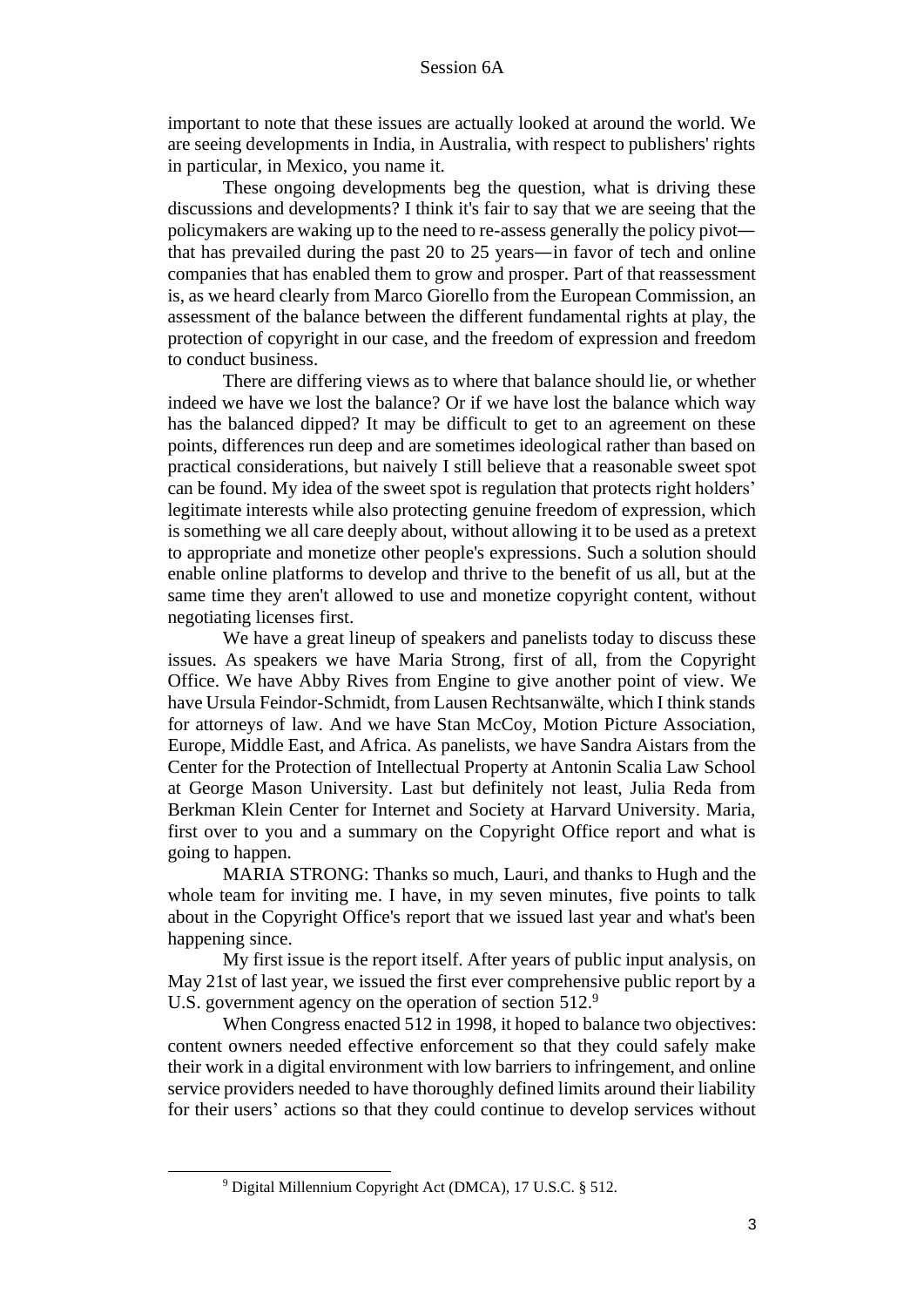the fear of crippling liability. What we concluded is that the operation of the section 512 safe harbor system today has become unbalanced.

While OSPs still have the legal certainty they seek, rightsholders' abilities to enforce their copyrights is now less effective than what Congress intended. The report noted that if Congress chose to continue the same balance that it had established in the DMCA and move forward on all the issues that we identified in our report, then our Office harbors some optimism that a path forward for restoring that 512 balance could be found.

In prior speeches and meetings, some of you may have heard me compare the DMCA 512 issues to a 3D ball full of different groups of rightsholders and ISPs, <sup>10</sup> users and policy makers, all with different views, all with different problems, moving through time and going in multiple directions. Given these diverse and complex issues, we identified some guiding principles that we used as we examined the numerous issues related to the operation of 512. This is a slide that identifies some of the many issues that we identified in our report.

While the Office did not recommend any wholesale changes to 512, we pointed out several areas where Congress may wish to improve 512's current operation in order to better balance the rights and responsibilities of  $OSPs<sup>11</sup>$  and rights holders in the creative industries. We also identified non-statutory areas of untapped potential that could increase the effectiveness of 512.

Also notable is what we did not recommend. For example, we did not recommend adopting notice and stay down at this time. We're watching to see what's happening in Europe, and as well as what might be happening in Congress because we think that if Congress does go that route, they're going to have to look at what are the balancing factors that they want in the system. We also did not recommend website blocking. The  $SOPA<sup>12</sup>$  and  $PIPA<sup>13</sup>$  memories live on, and even though dozens of other countries are issuing a type of injunctive relief, any movement on this issue would require congressional direction, and as of now, there seems to be little appetite for that.

Public reaction to our report, as with the case in many of our reports, was mixed. Generally speaking, tech and user communities were relieved that we did not propose throwing out notice and takedown, and that we did not support notice and stay down. Rightsholders were relieved that we saw that the current operation of notice and takedown was not reflecting the balance that Congress intended. Much like the entire debate on 512, the reactions were complex, nuanced, and they should not be seen as black and white, either or polar opposites.

We were also mindful of the opportunities and challenges faced by everyone in an online environment, large and small, medium, creators, OSPs, users—that's all very different today than it was in 1998. Congress could choose to re-evaluate how it structures any balancing factors in the current environment, and it could also consider other measures that would go beyond the current constructs of 512. We noted that these kinds of legislative decisions are in the hands of Congress and the Office made no recommendations with

<sup>&</sup>lt;sup>10</sup> Internet Service Providers.

<sup>&</sup>lt;sup>11</sup> On-Line Service Providers.

<sup>12</sup> Stop Online Piracy Act, H.R. 3261, 112th Cong. (2011).

<sup>13</sup> PROTECT IP Act, S. 968, 112th Cong. (2011).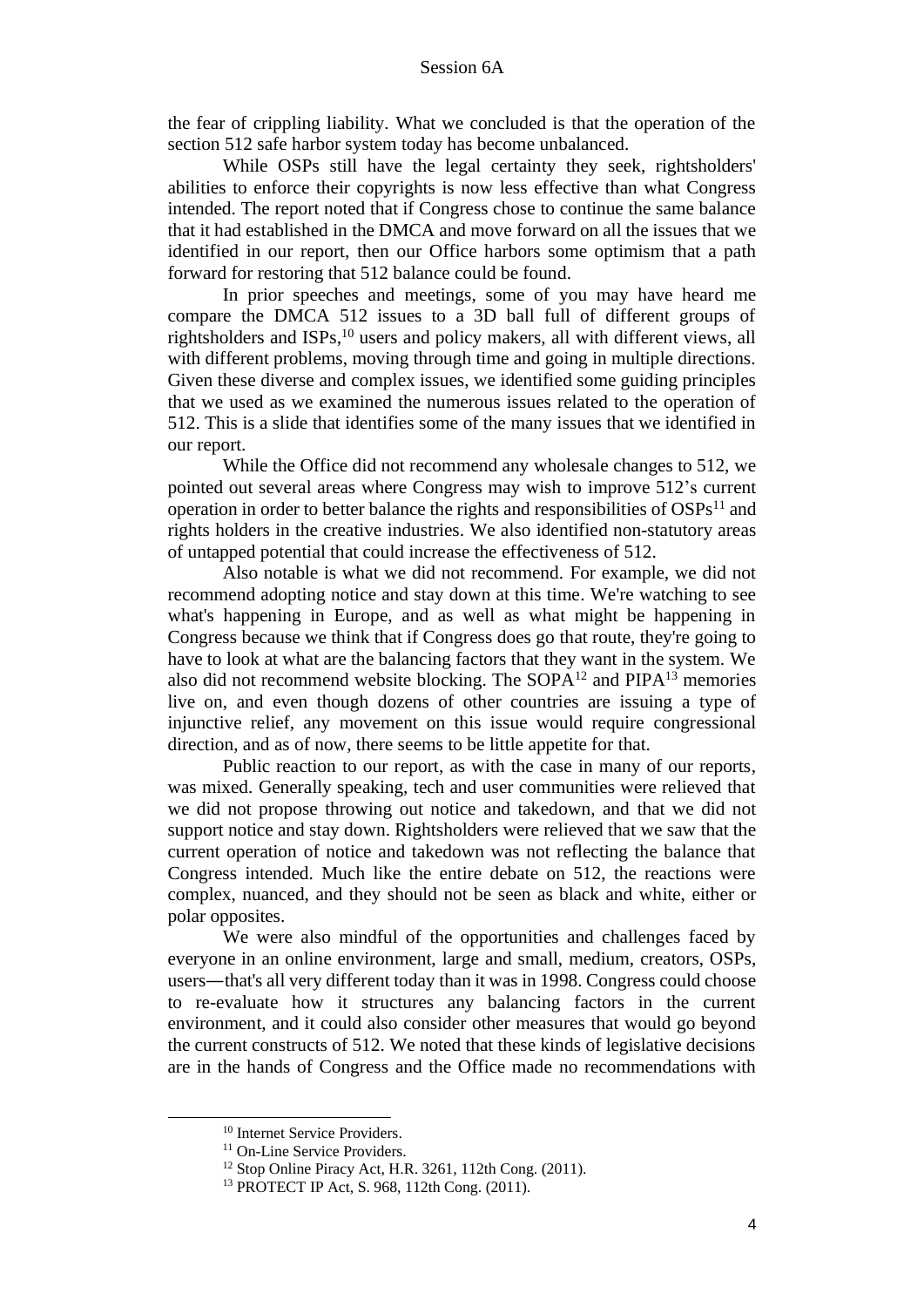respect to those larger questions about balancing, which brings me to my second point.

Last year, two senators, Senator Tillis and Senator Leahy, then the Chair and Ranking Member of the Senate Judiciary IP Subcommittee, quickly took us up on our offer and our questions that we posed to the Congress. They asked us to get back to them within thirty days with the answers to a series of some complex questions, some of which appear on this slide. We responded back on time, and we identified five issues in the section 512 that we thought would benefit from congressional action.

To be clear, we explicitly noted that our one-size-does-not-fit-all guidance should be considered in at least three areas: the repeat infringer policy, improving the notice and takedown process, and redressing a problem with both a too long or too short timeframe for counter notices. We also provided several outlines and numerous policy guidance and questions that would need to be answered if legislators were to consider a start-from-scratch solution.

This brings my third point, which covers non-statutory actions, and Lauri mentioned some of them that the Copyright Office initiated after we issued our report.

First, we improved our public education resources. We built a new webpage portal that is dedicated to all aspects of the DMCA. Second, we also provided detailed information on what should be in notices and counter-notices. We developed FAQs, from the views of an OSP, a rightsholder, and a user who uses public websites. Third, we also held three public sessions last September on the issue of Standard Technical Measures. As we noted in our report, STMs depend on voluntary cooperation, collaboration in consultation with and across various industry sectors. Recall having a repeat infringer policy and adhering to STMs are actually conditions of eligibility for OSPs under 512.

Many, not all, stakeholders noted that no measures currently qualify for STM despite the availability of various technologies and potential interest across various industry sectors. We are still reviewing what our next steps might be on STMs. Also, it's important to note, last October, our new Register of Copyrights, Shira Perlmutter, joined the office; she has definite hands-on experience with the DMCA as she was with the Office when it was passed.

My fourth point is a quick summary of the congressional action taken by Congress last year. As Lauri mentioned, the Senate IP Subcommittee has held seven hearings on DMCA issues. But it's important to note that DMCA has actually been on the Senate radar since at least 2019, so they're moving forward and showing their interest last year and continuing this year is not really that much of a surprise. There also have been numerous stakeholder meetings with congressional committees over the last year. Last December, Senator Tillis issued a 53-page discussion draft, called The Digital Copyright Act Discussion Draft. He proposed a wide variety of proposals; there are a lot of elements in here. It was intentional on his part to go big. Basically, I think he used word "to throw a bomb" of ideas out there so that he could get stakeholder interest and discussions going. He asked for public comments by March 5th, and he has stated publicly he intends to work toward release a bipartisan, bicameral proposal in April or May. He's hopeful also that voluntary cooperation route is going to happen, but if that doesn't, he's willing to use legislation.

My last point is the what's next. As many of you know, the political powers have shifted in our Senate. Earlier this year, Senator Tillis is now a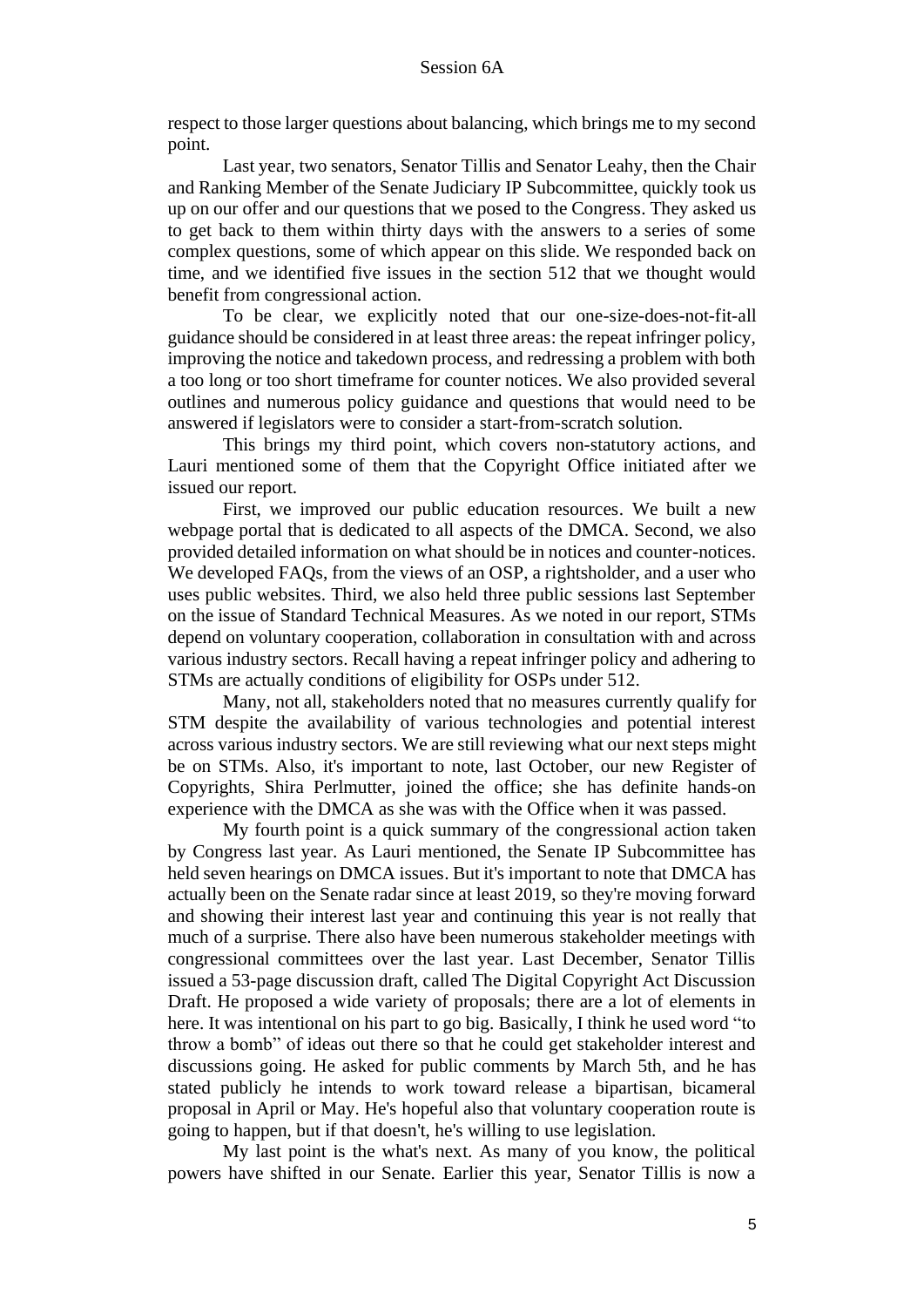Ranking Member. Everyone's looking to see what new Chairman Patrick Leahy, who's no stranger to copyright and IP, is going to be doing in this timeframe, at least at the subcommittee level. Various senators, including Tillis and Leahy, have been sending a number of letters to various players in the internet ecosystem, so they are definitely active right now in getting some information.

To sum up, we're still dealing with that swirling three-dimensional multiverse of copyright liability issues here, but it's fair to say I think a much brighter spotlight is going to be shining on 512 and online platform liability. I can't predict what 2021 will bring, but I do suspect that the conversations in both the voluntary and the legislative space will increase. With that, I thank you. Happy to take questions forward.

LAURI RECHARDT: Thanks, Maria. That's a really brilliant presentation. I would like to bring now the discussion to our panelists. Julia, if you go first, quick reaction. Maria, I hope you don't mind me paraphrasing, but I think it's fair to say that the Copyright Office thought that the courts had not really gotten the DMCA safe harbor right, and therefore, you had to intervene and try to restore the balance. Did the courts get it wrong?

MARIA STRONG: Yes. I think it's right. As an agency in the legislative branch, we want to respect our co-equals in the other branches, so I don't want to make it personal and say courts got it wrong. But we definitely identified numerous areas where we are concerned that some of the court decisions stepped away from the balance that Congress provided in the legislation and as time has gone by, that's the issue that's being challenged both by technological change.

I think everyone would agree that the DMCA is a great success story in the sense that legitimate content owners have far more opportunities to create and distribute their products. The OSPs have also similarly grown and have more products. Users are now a much more active part of the system in terms of both of their voice at the political table as well as, as we've seen in the pandemic, the need for their engagement. I think we raised some very specific issues on the role of especially  $512(a)^{14}$  conduits providers and what an overbroad remote disabling access remedy would do to the internet ecosystem including free speech rights.

LAURI RECHARDT: Julia, Sandra, quick reactions.

JULIA REDA: Thank you. I think, first of all, taking the wait-and-see approach regarding the reforms that are underway in Europe is certainly a good idea because we're really seeing that what the European legislature has envisioned is not really possible. Basically saying there should be notice and stay down without the blocking of legal content, so I'm glad to hear that notice and stay down is not on the agenda for the Copyright Office. I don't think the technology exists to satisfy both of those conditions to remove illegal content and leave legal content online. What I would also perhaps like to highlight or ask about is the question of transparency over copyright notices.

At the Berkman Klein Center, there has been a long commitment to cataloging notices in the Lumen Database and this has enabled a lot of very important research about possible abuses of the system. There have been very important investigative journalistic projects such as *The Wall Street Journal*  investigation into so-called reputation management companies that use notice

<sup>14</sup> Digital Millennium Copyright Act (DMCA), 17 U.S.C. § 512(a).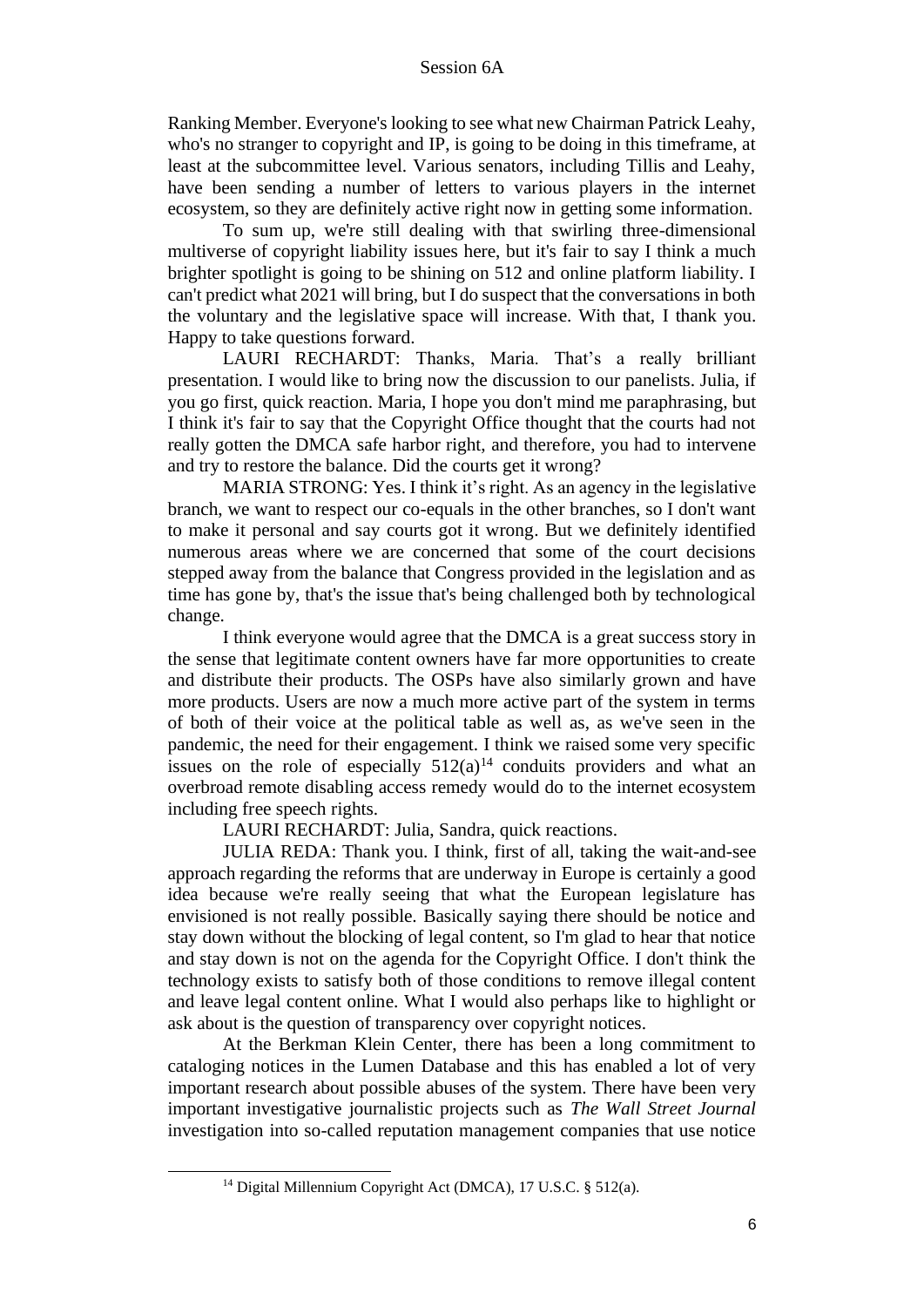and takedown as a means of removing perfectly legal content from the internet.<sup>15</sup> My question would be whether there are ideas to make this reporting and publishing of notices mandatory to enable more research and more regulatory oversight over possible abuses of the system.

MARIA STRONG: Thanks, Julia, for your questions. Yes, the Copyright Office is always a big fan of transparency, and in order to address some of the changes in what's being required by ISPs with respect to both notices and counter-notices, that is part of the reason why we developed the website we did to provide better information for the public to use. To your question about the data, in our notice of inquiry, hearings, and public sessions, we ask for public data. We ask for evidence. The challenge we have in this space is that notice and takedown is not supervised by a government agency. It is an extrajudicial remedy, so we do not have the data for which to inform decisions.

Despite our asking for it, I would say the availability of data fell far short. I am not in a place to say to your subject, to your question, as to whether the Copyright Office at the time is going to mandate data, under the current system; we can't. We are an agency who, by the very definition of the balance struck in the DMCA, where the co-operation is between the rightsholders and ISPs. The government is not involved. To the extent those are ideas you might be posing, obviously, that is possibly a discussion point that will be happening on Capitol Hill either through the voluntary discussions that might be happening going forward or any legislative forum. Thank you for the question.

LAURI RECHARDT: Sandra, Julia thinks that we shouldn't go down the route of stay down. What is your take on that?

SANDRA AISTARS: Thank you for the question. I think one of the topics that received the most interest in the 512 study was, in fact, notice and stay down, and that has been true over the years. In part, that is because the courts have, in fact, done a poor job in interpreting the notice standards in section 512 and that there's been a breakdown in interpreting the so-called red flags notice standard and the courts have collapsed the red flags notice standard into what is required under notice and takedown. The entire statute has become a notice and takedown section effectively. There are basically no requirements on service providers to do anything other than respond to notices that the copyright owners send.

There's this endless battle of sending notices and responding to notices, and then the work goes right back up. That is what all of these discussions have been about over the years. I think it is very important to find some way of getting us out of that for sure. Whether it's what the EU is doing or something different, I don't know. We'll see what comes out of the EU, but I think it's definitely worth looking at and evaluating. The other thing that I think is important to do is you need to look at the meaning of red flag knowledge. It is very curious to me that we can have court decisions that have gone all the way to basically say it's okay for employees to refer to works that appear on websites that they are managing as illegal or stolen and okay for them to look at full-length copies of works on their websites that are currently popular in theaters and not have that trigger red flag knowledge.

<sup>15</sup> Andrea Fuller, Kirsten Grind, and Joe Palazzolo, *Google Hides News, Tricked by Fake Claims*, WALL ST. J., May 15, 2020, https://www.wsj.com/articles/google-dmcacopyright-claims-takedown-online-reputation-11589557001.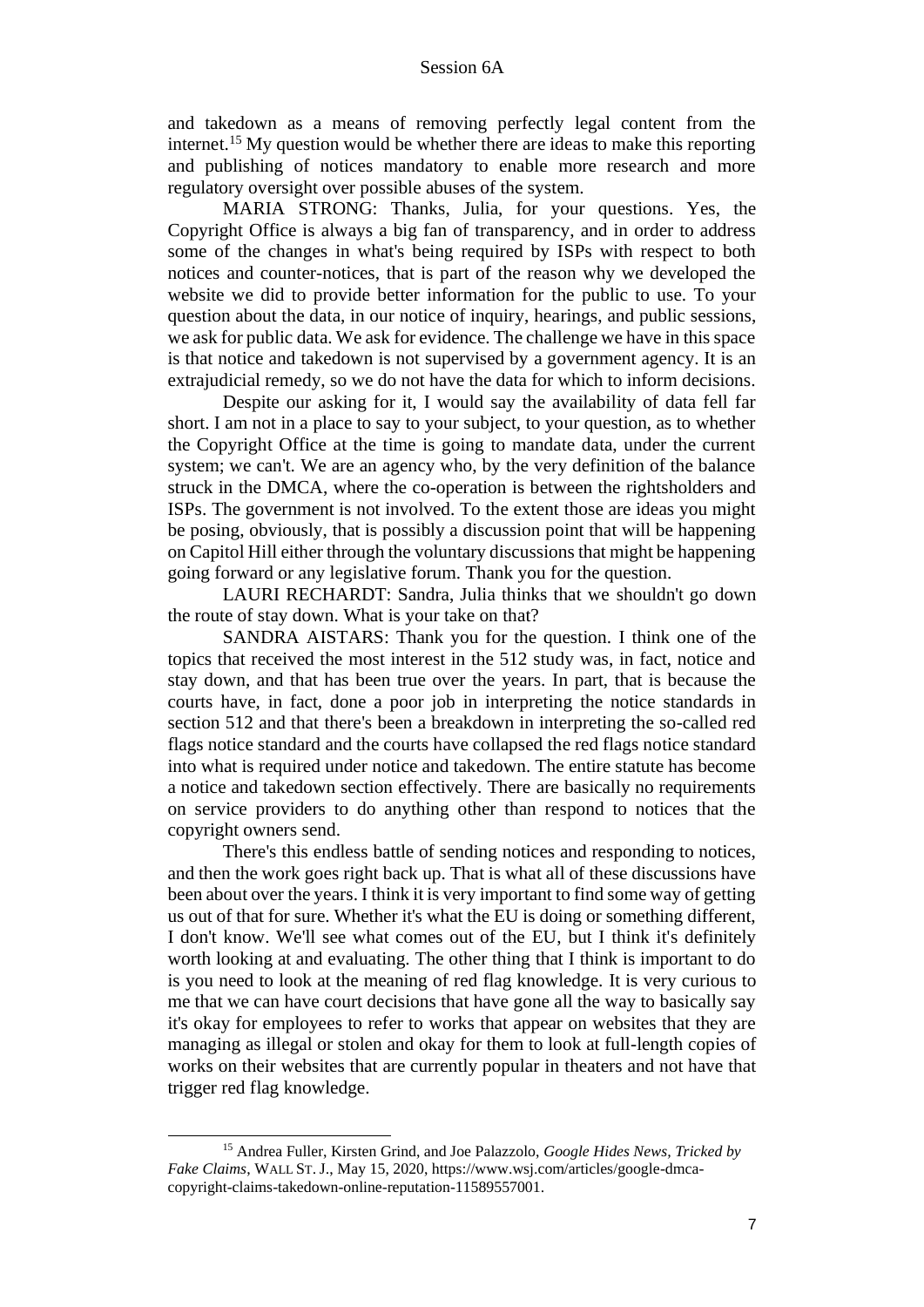I think we do need to do something to restore the meaning of red flag knowledge. That might help us in finding a balance with the notice and takedown approach. I think the other thing that would help is revisiting some of the concepts that exist in the DMCA but have gotten very little attention over the years. Maria mentioned one which is this concept that standard technical measures which companies, service providers would be required to implement as they are identified.

I think that's a very promising road to explore. The other is this concept of responding to representative lists of infringing works. I think if we can look at the whole of what the DMCA was supposed to be when it was enacted and try to get back to the entire package, that might remove focus from just one part of the statute as being what will fix the entirety of what's gone wrong over the past now 23 years, I guess. Thanks.

LAURI RECHARDT: Thanks. Yes, look, I think we will get back to both the question of red flag knowledge, which obviously in Europe, under the E-Commerce Directive<sup>16</sup> is equally very much an issue, as well as the stay down which some might argue that actually is already a requirement under the EU law following the European Court of Justice decision in L'Oréal, <sup>17</sup> but let's get back to those issues later. I would now hand over to Abby to give us the views from the start-up community.

ABIGAIL RIVES: Thank you very much, and thanks to the organizers for the invitation to join today. As noted, I'm IP counsel at Engine Advocacy. We're a non-profit that bridges the gap between policymakers and thousands of start-ups across the U.S. through research, policy analysis, and advocacy. This morning, I hope I can offer some perspectives on how section 512 of the Copyright Act works for start-ups and flag some realities that we hope will not be lost in policy discussions over copyright liability.<sup>18</sup>

At the outset, I do want to note I think especially in policy conversations, both the framing and the scope of who is invited to participate is extremely important because otherwise, we risk laws that hurt innovation, creativity, free expression, and economic growth. To the extent rhetoric over section 512 policy can sometimes set up a false dichotomy of tech stakeholders versus copyright stakeholders – I find that framing can not only be frustrating and inaccurate but can miss critical nuance and obscure the interests of users and internet-enabled creators.

I very much appreciate Maria's characterization of the diversity and the complexity of the issues at stake in these conversations. To add a little bit more color to what I think Maria already alluded to, we've seen, for example, technology has really democratized creativity, among other things. Internet platforms, including scores of smaller ones, have created entirely new ways for users and creators to reach fans and customers. In 2017 alone, nearly 17 million Americans earned a collective \$6.8 billion by sharing their personal creations on just 9 internet platforms.<sup>19</sup> Another indication of the importance of the

<sup>&</sup>lt;sup>16</sup> Directive 2000/31/EC of the European Parliament and of the Council of 8 June 2000 on Certain Legal Aspects of Information Society Services, in Particular Electronic Commerce, in the Internal Market ('Directive on electronic commerce'), 2000 O.J. (L 178).

<sup>17</sup> Case C-487/07, L'Oréal and others v. Bellure, ECLI:EU:C:2009:70, (June 18, 2009).

<sup>18</sup> 17 U.S.C. § 512.

<sup>19</sup> Robert Shapiro & Siddhartha Aneja, *Taking Root: The Growth of America's New Creative Economy*, Re:Create 2 (Feb. 2019), https://www.recreatecoalition.org/wp-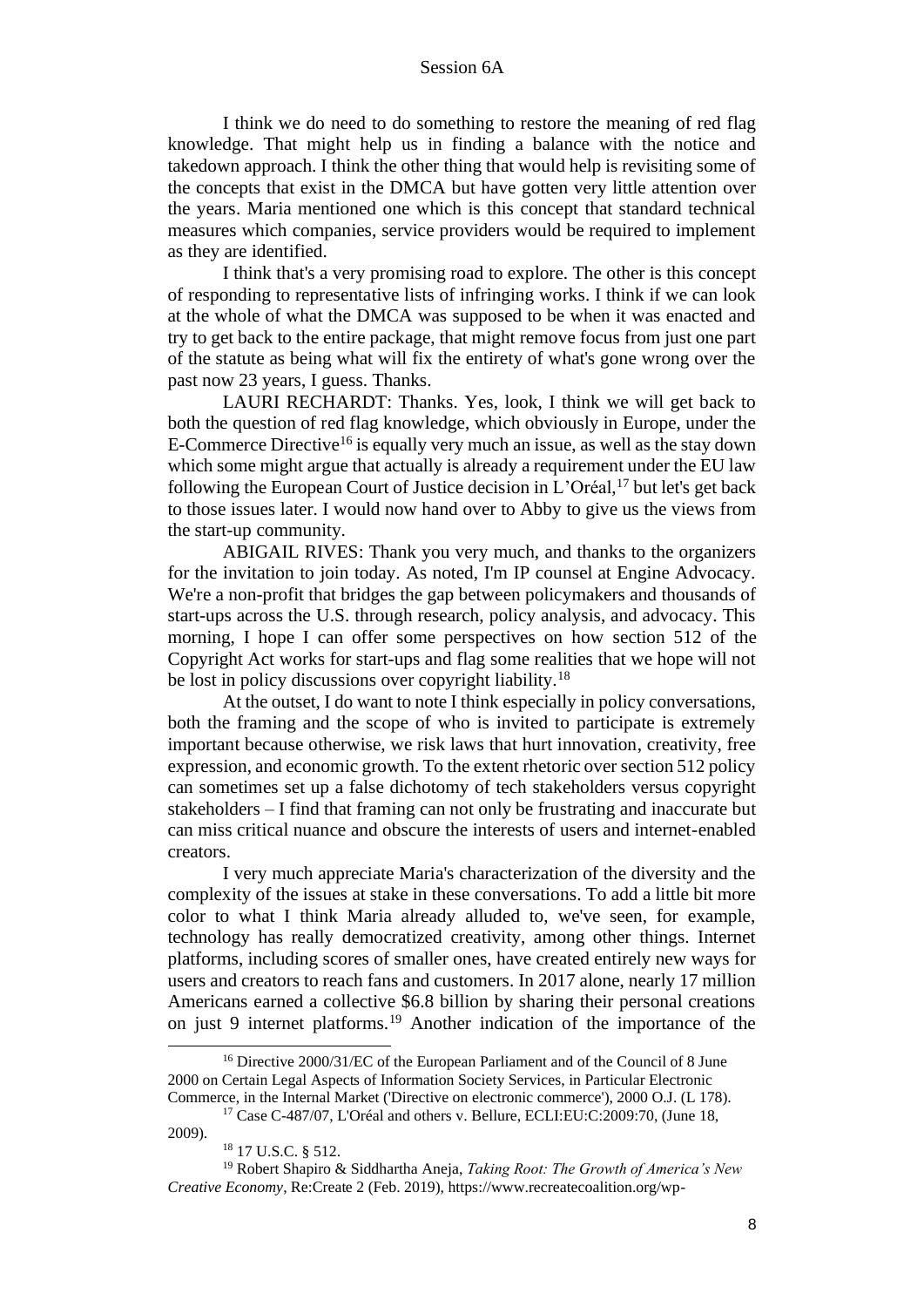conversations we're having today is, I think, exemplified by the fact that we're all gathering, working, educating, shopping, and right now at this very moment, attending a conference remotely. We're more reliant than ever on technology that would not exist but for section 512.

Turning to 512 itself, when Congress passed the DMCA, it of course knew that OSPs would need legal certainty, certainty that they would not be automatically liable when their users were accused of infringement.<sup>20</sup> To meet that need, Congress set up the notice and takedown and safe harbor frameworks and all OSPs, and that includes founders that are looking to launch new social media sites and bloggers that allow readers to submit comments on a post, these folks and everyone else has a pretty clear path to follow to avoid liability for things that their users do.

In order to launch, grow, and compete, today's start-ups need the same certainty and protections afforded to their predecessors. Why does this still matter so much for start-ups? First, 512 allows start-ups to comply with the law without having to hire a bunch of lawyers and moderators or purchase expensive yet imperfect upload filters. In fact, for a number of the companies Engine works with, it is the founder or one of the first very few employees that receives takedown notices or checks the mailbox where they are sent.

Second, the avoidance of liability is especially important for tech startups. It can cost \$0.5 million just to get to summary judgment in an intermediary liability case,<sup>21</sup> and that sum is an awful lot of money for most start-ups.<sup>22</sup> The mere fact or threat of litigation can pose substantial barriers to start-up entry. We've seen meritless IP litigation put some young tech companies out of business or impose severe operational impacts like causing a substantial drop in the start-up's valuation.<sup>23</sup>

Also, even with the certainty of 512, DMCA cases can drag on for decades. They can cost millions of dollars. In one example, DMCA litigation was enough to force a video streaming start-up towards bankruptcy even though it was in compliance with the safe harbor requirements.<sup>24</sup> Relatedly, investors

content/uploads/2019/02/ReCreate-2017-New-Creative-Economy-Study.pdf (reporting earnings for U.S. creators from these platforms: Amazon Publishing, eBay, Etsy, Instagram, Shapeways, Tumblr, Twitch, WordPress, and YouTube).

<sup>&</sup>lt;sup>20</sup> *See, e.g.*, S. REP. 105-190, The Digital Millennium Copyright Act of 1998 (May 11, 1998) (Congress sought to "provide[] greater certainty to service providers concerning their legal exposure for infringements that may occur in the course of their activities").

<sup>21</sup> Evan Engstrom, *Primer: Value of Section 230*, ENGINE (Jan. 31, 2019), https://www.engine.is/news/primer/section230costs.

 $22$  For (the minority) of startups that obtain VC or angel and seed-stage equity financing, the average seed-stage startup raises a total of \$1.2 million, and that is expected to cover all of its costs for nearly two years. *The State of the Startup Ecosystem*, ENGINE (2021), https://engineis.squarespace.com/s/The-State-of-the-Startup-Ecosystem.pdf.

<sup>23</sup> *See, e.g.*, Colleen V. Chien, *Of Trolls, Davids, Goliaths, and Kings: Narratives and Evidence in the Litigation of High-Tech Patents*, 87 N.C.L. REV. 1571, 1587-88 (2009) (describing strategic use of patent litigation to threaten a competitor business's survival); Ted Sichelma; *The Vonage Trilogy: A Case Study in "Patent Bullying,"* 90 NOTRE DAME L. REV. 543, 575 (2014) (describing IP litigation that put startup "at the brink of insolvency," and hurt its value); Amy L. Landers, *The Antipatent: A Proposal for Startup Immunity*, 93 NEB. L. REV. 950, 979-80 (2015) (recounting examples of two former startups who won patent cases but lost market opportunities).

<sup>24</sup> Emily Chasan, *Web Video Service Veoh to Liquidate, Founder Says*, REUTERS (Feb. 12, 2010), https://www.reuters.com/article/veoh-bankruptcy-idCNN1216366120100212 (quoting founder saying "[t]he distraction of the legal battles, and the challenges of the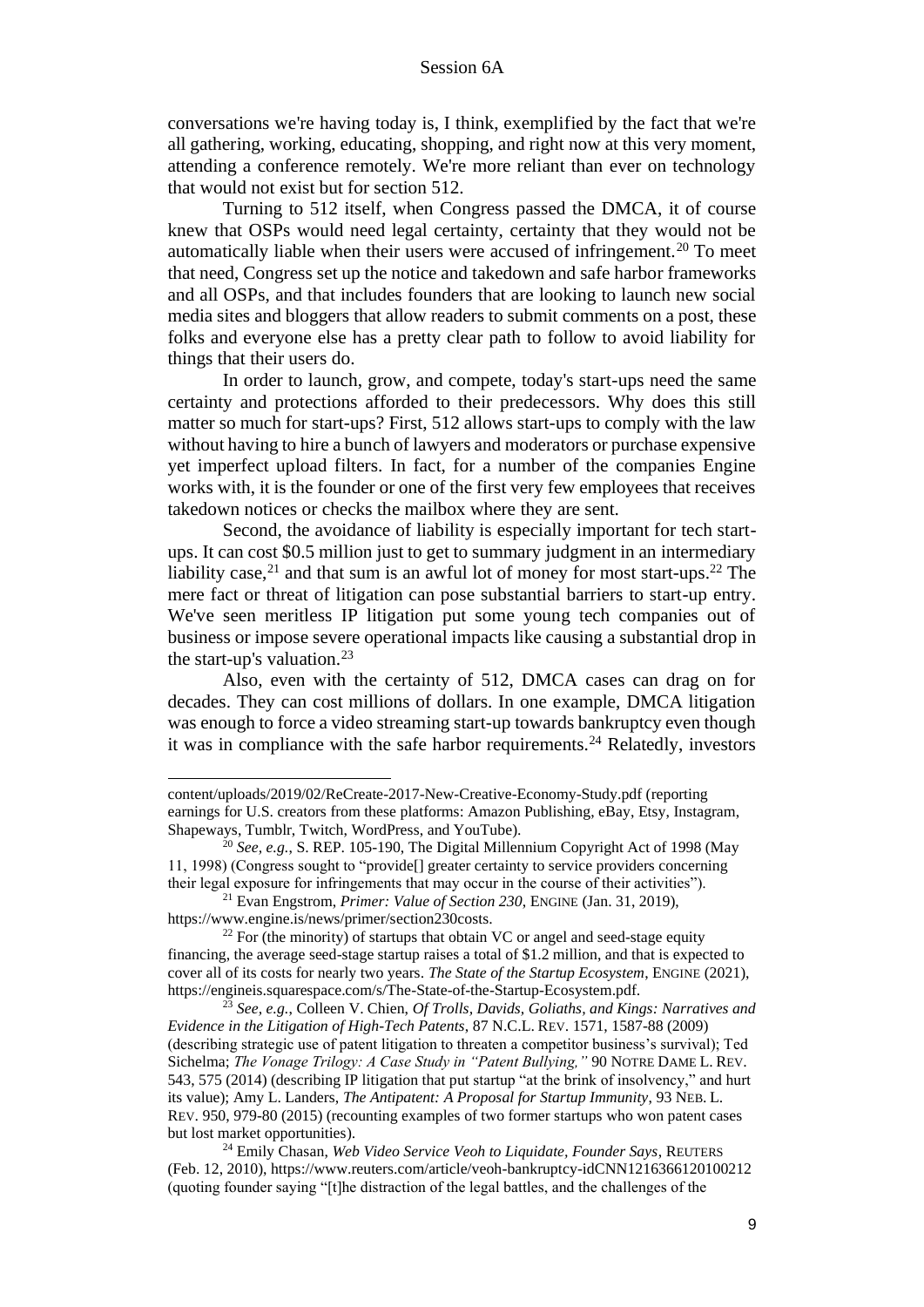don't want to spend on legal fees, and so shifting more liability or just expecting start-ups to cover more legal fees could drive away investment.<sup>25</sup>

Third, in the U.S. at least, the magnitude of statutory damages really amplifies these concerns since plaintiffs can seek up to \$150,000 per work infringed.<sup>26</sup> That can really add up very quickly. There's one case where a plaintiff sought statutory damages from an OSP amounting to more money than the entire recording industry had made since the invention of the phonograph.<sup>27</sup> While that extraordinary ask may be an anomaly, I think it does help show how copyright damages can really quickly multiply to something no startup could ever afford.

Fourth, another important factor to keep in mind is that most OSPs see very little actual infringement or even allegations of infringement. If we're forcing every OSP, including much smaller or early-stage companies, to police all content, we wouldn't catch much if any additional infringement while it would come with substantial drawback and expense.

Finally, changing the DMCA, even in ways that might seem minor, could shift the ground underneath today's startups. While established incumbents already automate many aspects of their infringement monitoring and have the resources to absorb increase legal risks, startups do not.

Turning to some of the policy proposals and hearkening back to what Maria has already mentioned, there are a number of proposed changes to 512 that are percolating, and for now, I can offer thoughts on just a few, but I'm happy to discuss further, of course. First, on the topic of imposing an affirmative duty to monitor, this would be seriously detrimental for startups, whether that comes through a filtering mandate, notice and stay down or adjusting certain thresholds in the law, these types of changes would create new costs and risks that startups would seriously struggle with.

We know filters have inherent limitations.<sup>28</sup> Existing tools have high error rates. For many types of content, there are no filters. And technology is fundamentally incapable of addressing certain fact-specific questions of infringement like fair use and licensing. Importantly, these filters are also out of reach for most startups. Developing them costs orders of magnitude more

broader macro-economic climate have lead to our Chapter 7 bankruptcy."). Veoh launched in 2005 and was sued by Universal Music Group in 2007. That case was not resolved until 2013. *UMG Recordings, Inc. v. Shelter Capital Partners LLC*, 718 F.3d 1006 (9th Cir. 2013). UMG eventually lost the suit, with the Ninth Circuit affirming that Veoh was operating within the protection of DMCA safe harbors. But while the suit was pending, Veoh filed for bankruptcy. *See also, e.g.*, Joseph Parish, *Universal Loses DMCA Lawsuit Against Veoh*, The Verge (Dec. 22, 2011), https://www.theverge.com/2011/12/22/2652889/universal-dmca-lawsuit-veohaffirmed (covering Veoh's first Ninth Circuit victory and bankruptcy); *Io Grp., Inc. v. Veoh Networks, Inc.*, 586 F. Supp. 2d 1132 (N.D. Cal. 2008) (in another case filed by adult film producer, court held that Veoh met its burden of proving its entitlement to the safe harbor).

<sup>25</sup> *See generally, e.g.*, Matthew C. LeMerle et al., *The Impact of Internet Regulation on Early Stage Investment* (Nov. 2014),

https://static1.squarespace.com/static/571681753c44d835a440c8b5/t/572a35e0b6aa60fe011de c28/1462384101881/%20EngineFifthEraCopyrightReport.pdf.

<sup>26</sup> 17 U.S.C. § 504.

<sup>&</sup>lt;sup>27</sup> Arista Group LLC v. LimeWire LLC, No. 784 F. Supp. 2d 313, 317 (S.D.N.Y. 2011).

<sup>28</sup> *See generally, e.g.*, Evan Engstrom & Nick Feamster, *The Limits of Filtering: A Look at the Functionality & Shortcomings of Content Detection Tools* (Mar. 2017), https://www.engine.is/the-limits-of-filtering.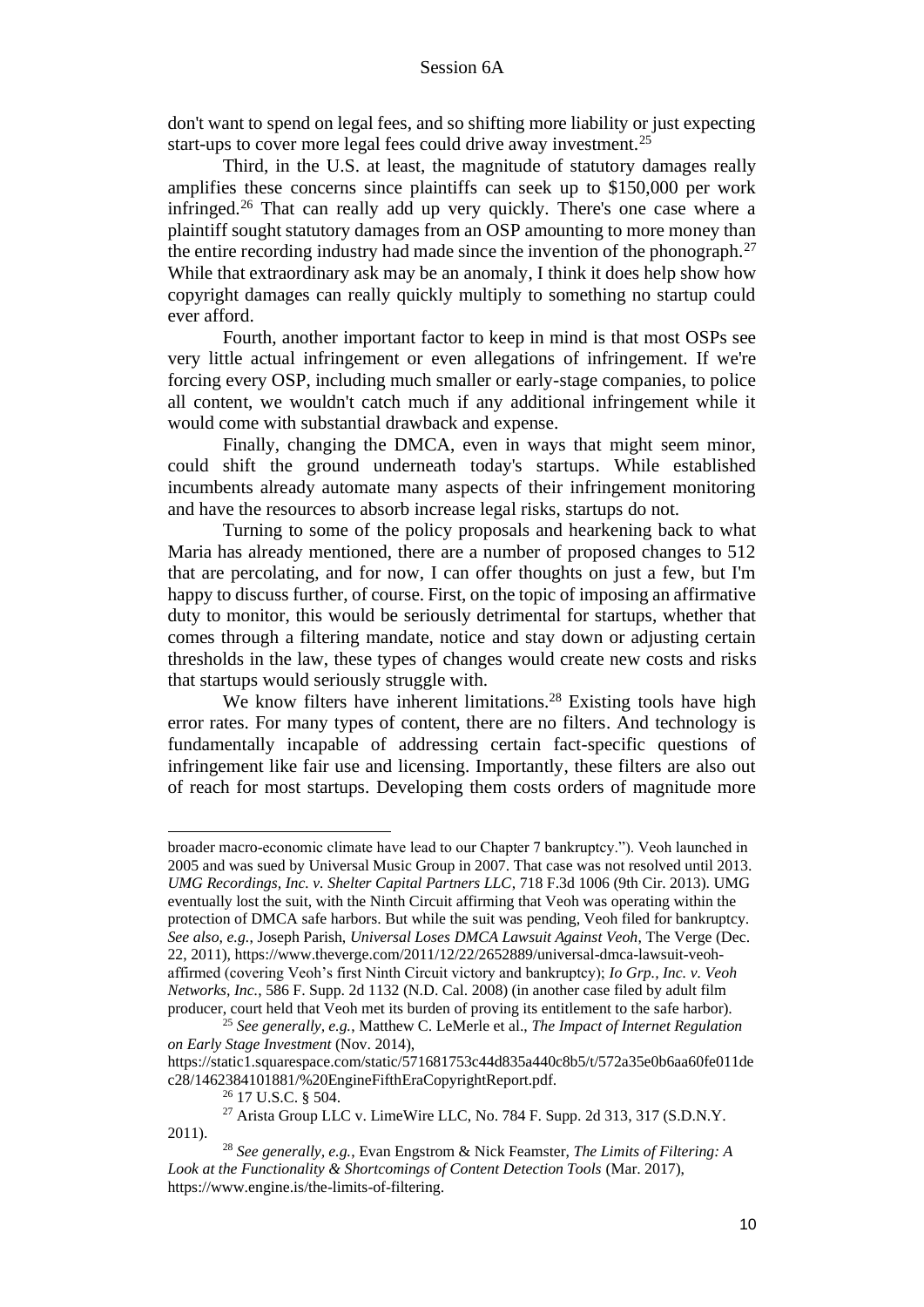than what a startup could afford, $29$  and licensing and maintaining the off-theshelf filters is similarly out of reach for most startups.<sup>30</sup>

Likewise, assessing safe harbor eligibility based on whether an OSP's moderation practices are reasonable is also fraught from a startup perspective. Reasonableness is a fact-specific inquiry, it is intentionally flexible, meaning especially for a tech company that's looking to grow quickly what was reasonable one month might not be reasonable the next. Companies would be in a position of having to relitigate reasonableness as often as they were accused of infringement and as such, a safe harbor would have little practical value.

Before I wrap, I did want to make a very brief note about improper takedowns because while 512 has been successful in many ways it is well documented that notice-senders can misuse 512 to hurt competition or remove content that they just don't like. For users who receive those bad faith notices, while they can dispute them--for example, an Etsy seller who loses two weeks of sales during the holiday season due to an improper notice--those strikes can be devastating.<sup>31</sup> While notice and take down does largely work well overall, it is subject to substantial abuse and in thinking about any potential changes, it's really important to avoid making the problems worse.

Overall, at a time when there is a lot of attention around this and related areas of the law, we hope that as policy makers continue to think about the DMCA, startups, smaller tech companies and the users and internet creators that depend on them will have a seat at the table. Thanks.

LAURI RECHARDT: Thank you, that was a very clear message. I have a quick question to you. Do you think that startups should have different liability regime from the rest of the industry, rest of, if you will, of the world?

ABIGAIL RIVES: I am first very sorry, you froze up right in the middle of that question, but I'm pretty sure that I know what you're asking because we spoke about it during the prep for today's session, on the idea of having a law for big companies and a law for small companies. Is that the question?

LAURI RECHARDT: Yes.

ABIGAIL RIVES: Okay. I very much appreciate that question and that perspective, and I think it's really essential to keep in mind. When those questions come up in the abstract in conversations that we have, there are three red flags that pop up for us because there's inherently a line-drawing exercise, what's a big company and what's a small company? Where you draw the line and how you draw the line is really important, as is what happens when you cross the line – and what is the experience of going across that threshold going to be like for a small company. If you don't answer those questions correctly, it can defeat the purpose of giving small companies the benefit of a different legal regime.

<sup>29</sup> *See, e.g.,* Paul Sawers, *YouTube: We've Invested \$100 Million in Content ID and Paid Over \$3 Billion to Rightsholders*, VENTUREBET (Nov. 7, 2018), https://venturebeat.com/2018/11/07/youtube-weve-invested-100-million-in-content-id-andpaid-over-3-billion-to-rig htsholders/ (YouTube spent over \$100 million to develop ContentID).

<sup>30</sup> *See, e.g.*, Jennifer M. Urban et al., *Notice and Takedown: Online Service Provider and Rightsholder Accounts of Everyday Practice*, 64 J. COPYRIGHT SOC'Y U.S.A. 371, 400 (2017) (reporting how Audible Magic licenses can cost upwards of \$10,000 per month and require companies to spend more to implement and maintain the software).

<sup>&</sup>lt;sup>31</sup> *E.g.*, Letter from Etsy to United States Copyright Office 4-5 (Feb. 21, 2017), https://www.regulations.gov/document?D=COLC-2015-0013-92464.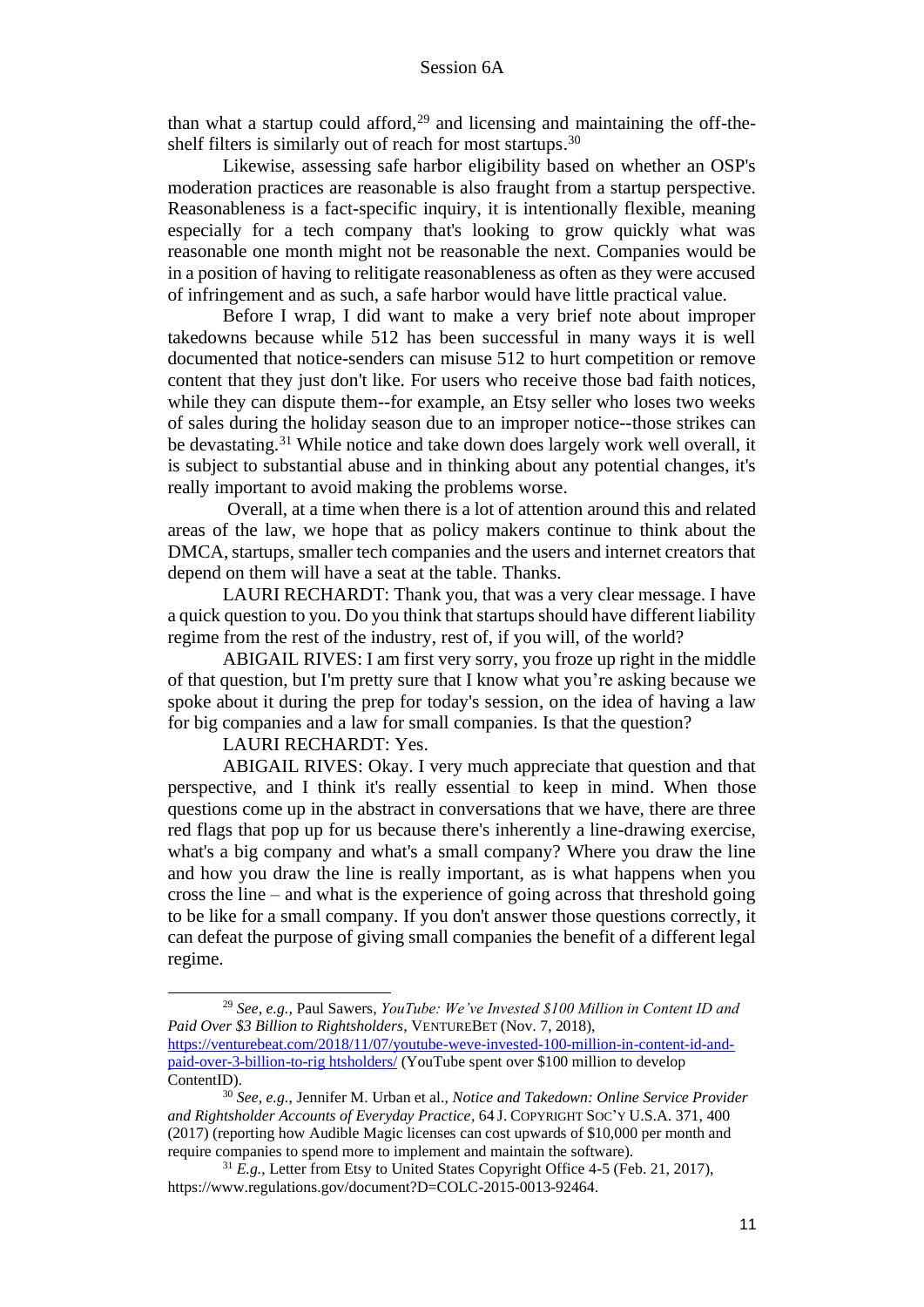Relatedly, the line-drawing exercise itself can give rise to some concerns. At least in the U.S., we've seen this in areas of the law that do similar line-drawing. It can be very expensive to litigate and prove that you are a small company under the law. The type of line that is drawn and how clear and predictable that is, that is also very important.

The third point, I think, is, sometimes, when these conversations come up it's my sense that there's a bad policy proposal on the table. In order to solve that problem, it's like, "Well, we'll just carve out all the companies that we like so that they don't have to do this thing that's probably a bad idea in a vacuum." If that's what's going on, then I think it's really important to just be very critical of the policy proposal because there are probably other unintended consequences – for companies that would meet the definition of a large company, for users, for some of the creators that rely on these platforms.

I appreciate the question. I think that for policy makers, I hope they'll continue to have that thinking in their mindset, but the devil will be in the details.

LAURI RECHARDT: There is a question to you on the Q&A, I don't know if you can just read it. Essentially, it makes the point that a lot of creators are small businesses,  $SMEs<sub>32</sub>$  or even microbusinesses like a startup, and the question is, do you think that Article 17, I don't know if **y**ou're familiar with the Article 17 on the DSM Directive, strikes the right balance.

ABIGAIL RIVES: I will first note while Engine as an organization has been involved in conversations around Article 17, I, personally, have been less involved. I'm not sure that this is really going to answer the question, but Article 17 does have a carve-out for smaller service providers.<sup>33</sup> We have a concern that the line there has just been drawn much too  $low - a$  company would have to be less than three years old and have a relatively small number of users to meet Article 17's definition. We're really only talking about adjusting Article 17's basic framework for the smallest of companies. Under the definition of larger companies are still relatively young or small companies like Patreon, like Etsy, and the same rules that apply to the largest platforms in the world would apply equally to them. I think that there's a concern that the line drawing in Article 17 may have missed the mark.

LAURI RECHARDT: Stan, do you want to say anything about that? You look like you wanted to say something. I thought you did. No? Okay. Fine. There is also, I think, a question to Maria. If you don't mind, let's save that to the last in the general discussion. If there are no more questions to Abby, or comments, then why don't we move on to Ursula. You're going to discuss the DSM Article 17 and maybe also comment a little on the pending ECJ issues, the Uploaded/YouTube case.

URSULA FEINDOR-SCHMIDT: Yes, thank you. I think you should see the slides now. Is that okay?

LAURI RECHARDT: Yes, it's good.

URSULA FEINDOR-SCHMIDT: Regarding the liability of platforms, we are about to witness some fundamental changes in Europe resulting from

<sup>32</sup> Small and Medium-Sized Enterprises.

<sup>&</sup>lt;sup>33</sup> Article 17(6) of the Directive (EU) 2019/790 of the European Parliament and of the Council of 17 April 2019 on copyright and related rights in the Digital Single Market and amending Directives 96/9/EC and 2001/29/EC, *available at* https://eur-lex.europa.eu/legalcontent/EN/TXT/HTML/?uri=CELEX:32019L0790&rid=1.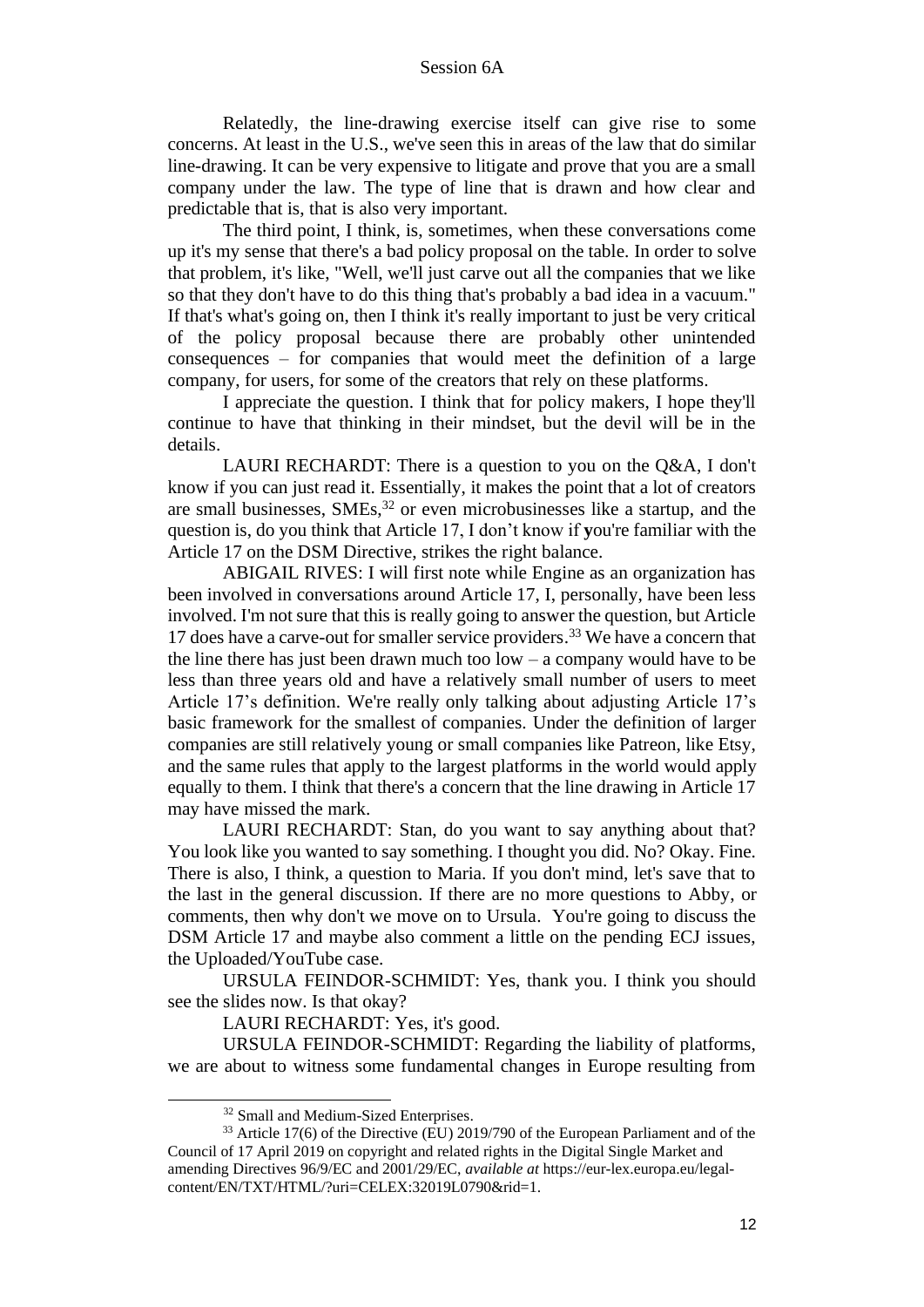two parallel developments that have been discussed a lot amongst this audience here, and followed, of course, closely by rightsholders, platforms and users of the internet. The development will climax this year in 2021. Certainly, the *Youtube* and *Uploaded* case<sup>34</sup> will be decided, of course, by the European Court of Justice and the implementation of Article 17 of Copyright Directive 2019 by the Member States will be due until June 7th.

Now, both things I will be speaking on were expected to be clear by the time this conference was taking place. Both are actually not clear nor detailed, but we can certainly discuss where things are heading and what this means in practice.

In any event, from my perspective, there will be three main conceptual changes to general principles in copyright we will be facing from 2021 in Europe. There will be new ex-ante obligations platforms will have to comply with before infringements occur. Second, rightsholders, likewise, might have to take action before infringements occur in order to make use of the new law. Thirdly, a third party is reemphasized in the process, it's the users of platforms which are given a greater voice when it comes to the limits and exceptions of exclusive rights granted by copyright.

Let me explain those changes in more detail. Firstly, the new ex-ante obligation for platforms. So far, content sharing platforms generally rely on the argument that they are not themselves making the content available, and that, likewise with the DMCA, according to Article 14 E-Commerce Directive, <sup>35</sup> they do not have to do more than comply with legal takedown requests when it comes to copyright infringements by their users.

The European Court of Justice will now decide in due course whether a platform operator which is setting up a system, which in many respects incentivizes uploads for attractive original content, and which thereby as a consequence leads to millions of infringements for the commercial gain of the central organizing platform can be held directly liable for the infringement occurring without the possibility of Article 14 E-Commerce Directive.

If the Court follows its broader course of the past like in the *Filmspeler<sup>36</sup>* or the *Pirate Bay* decision,<sup>37</sup> it might come to the conclusion that platforms like YouTube and Uploaded are actually communicating to the public themselves, assuming knowledge if massive amounts of copyrighted content are commercialized. If the Court is following the more formalistic approach Advocate General Øe has provided in his opinion on the case in July 2020, it might come to the conclusion that communication to the public is depending on the technical process of the upload alone and on actual knowledge of the specific piece of content.<sup>38</sup>

<sup>&</sup>lt;sup>34</sup> Joined Cases C-682/18 and C-683/18, Frank Peterson and Elsevier Inc. v Google LLC and Others, ECLI:EU:C:2020:586 (June 22, 2021).

<sup>35</sup> Directive 2000/31/EC of the European Parliament and of the Council of 8 June 2000 on Certain Legal Aspects of Information Society Services, in Particular Electronic Commerce in the Internal Market ('Directive on electronic commerce') art. 14, 2000 O.J. (L 178).

<sup>36</sup> C-527/15, Stichting Brein v. Jack Frederik Wullems, ECLI:EU:C:2016:938 (April 26, 2017).

<sup>&</sup>lt;sup>37</sup> C-610/15, Stichting Brein v Ziggo BV and XS4All Internet BV, ECLI:EU:C:2017:99 (June 14, 2017).

<sup>&</sup>lt;sup>38</sup> Joined Cases C-682/18 and C-683/18, Frank Peterson and Elsevier Inc. v Google LLC and Others, ECLI:EU:C:2020:586 (June 22, 2021).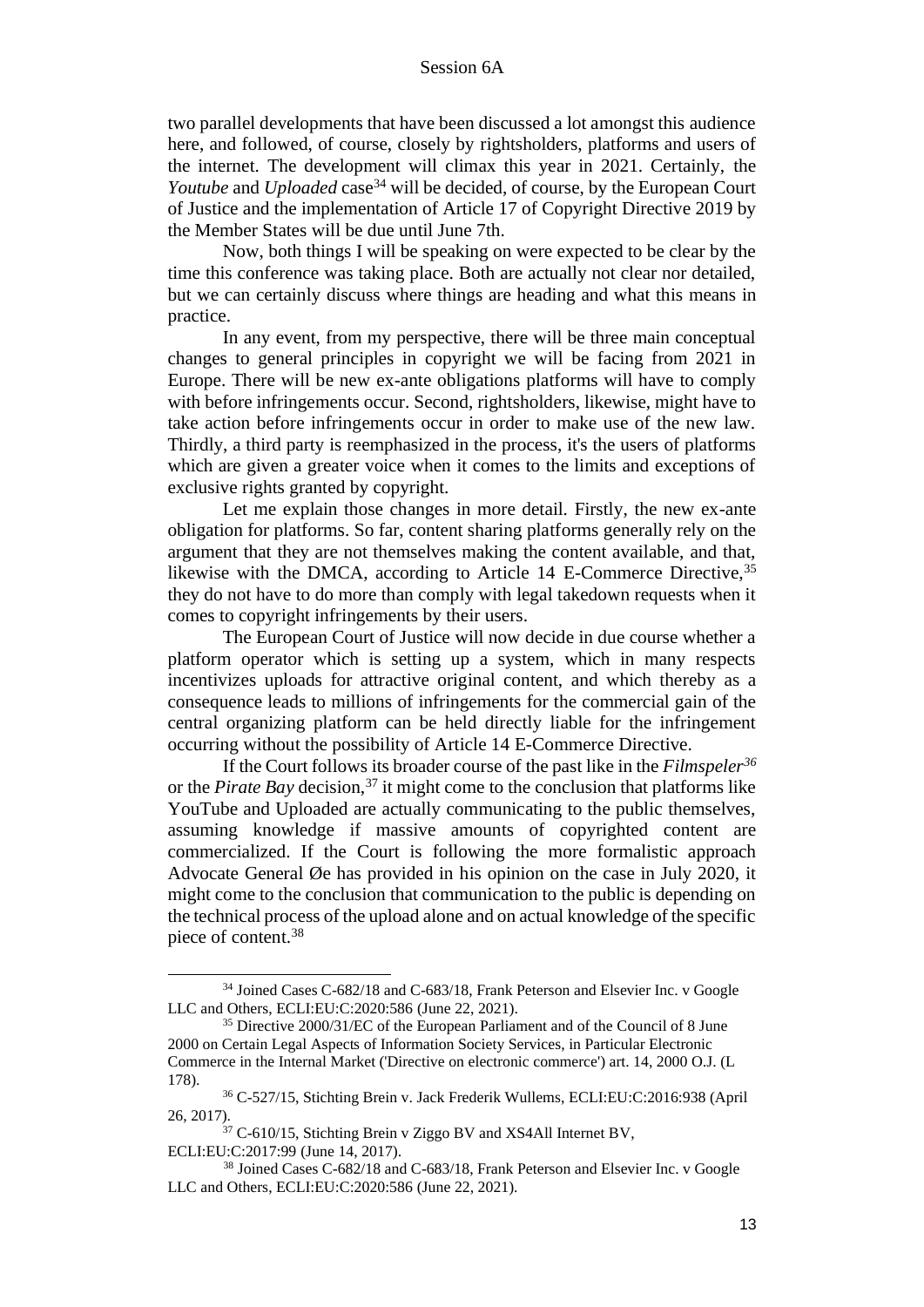In this case, the platform, however, might still be liable as an accomplice, but the conditions for this would actually be depending on national law of the respective Member State as this is not harmonized. The decision will certainly shape the basis of the general liability of platforms in the future. Despite the outcome of the decision, the 2019 Copyright Directive provides a *lex specialis* for online content sharing service providers.

It clarifies that those platforms actually are communicating to the public and that they do not qualify for the safe harbor in Article 14 E-Commerce Directive, independent from any degree of knowledge. For those platforms, the legislator is providing for the possibility to escape liability if those platforms follow a very specific process. This process now is imposing conceptionally new ex-ante obligations on those platforms.

To comply with the process in practice, the platforms will actually have to identify the content access is provided to, they will have to identify the rightsholders, they will have to approach rightsholders in order to obtain licenses, they will have to block content rightsholders have provided information to, and they will have to set up a complaint and redress mechanism for users and rightsholders.

This, however, comes at a price for rightsholders. As a general concept of copyright laid down already in Article 5 Berne Convention, <sup>39</sup> is that the rightsholder neither has to register its rights, nor have they to monitor the market for unlicensed users. Actually, the user has to approach the rightsholder and ask for permission. For online content sharing services, the new law changes this concept to a certain extent. Therefore, there will also be actions that have to be taken by the rightsholders in order to be able to license or stop unlicensed usage of content on platforms.

The rightsholders have to identify platforms which fall under Article 17.<sup>40</sup> They have to identify their own content on those platforms, they have to decide whether to license or to block, they have to define their own licensing structures, they have to evaluate industry standards for relevant necessary information, and they have to establish a process for the complaint and redress mechanism.

Thirdly, the battlefield is no longer shared by two parties alone, but a third party is reemphasized by the new law as it has already been mentioned in  $TRIPS<sup>41</sup>$  and  $INFOSOC<sup>42</sup>$  as well as by the jurisprudence in a couple of landmark decisions like the *UPC Telekabel<sup>43</sup>* or the *Pelham* case. <sup>44</sup> Also, Advocate General Øe is taking into account to balance exclusive rights with fundamental rights in the *YouTube* and *Uploaded* opinion.

<sup>&</sup>lt;sup>39</sup> Berne Convention for the Protection of Literary and Artistic Works art. 5, Sept. 9, 1886.

<sup>40</sup> Directive 2019/790 of the European Parliament and of the Council of 17 April 2019 on copyright and related rights in the Digital Single Market and amending Directives 96/9/EC and 2001/29/EC, 2019 O.J. (L 130).

<sup>&</sup>lt;sup>41</sup> Agreement on Trade-Related Aspects of Intellectual Property Rights (TRIPS), April 15, 1994.

 $42$  Directive 2001/29/EC of the European Parliament and of the Council of 22 May 2001 on the harmonisation of certain aspects of copyright and related rights in the information society, 2001 O.J. (L 167).

<sup>43</sup> Case C-314/12, UPC Telekabel Wien GmbH v. Constantin Film Verleih GmbH and Wega Filmproduktionsgesellschaft mbH, ECLI:EU:C:2013:781 (March 27, 2014).

<sup>44</sup> Case C-467/17, Pelham GmbH and Others v. Ralf Hütter and Florian Schneider-Esleben, ECLI:EU:C:2018:1002 (July 29, 2019).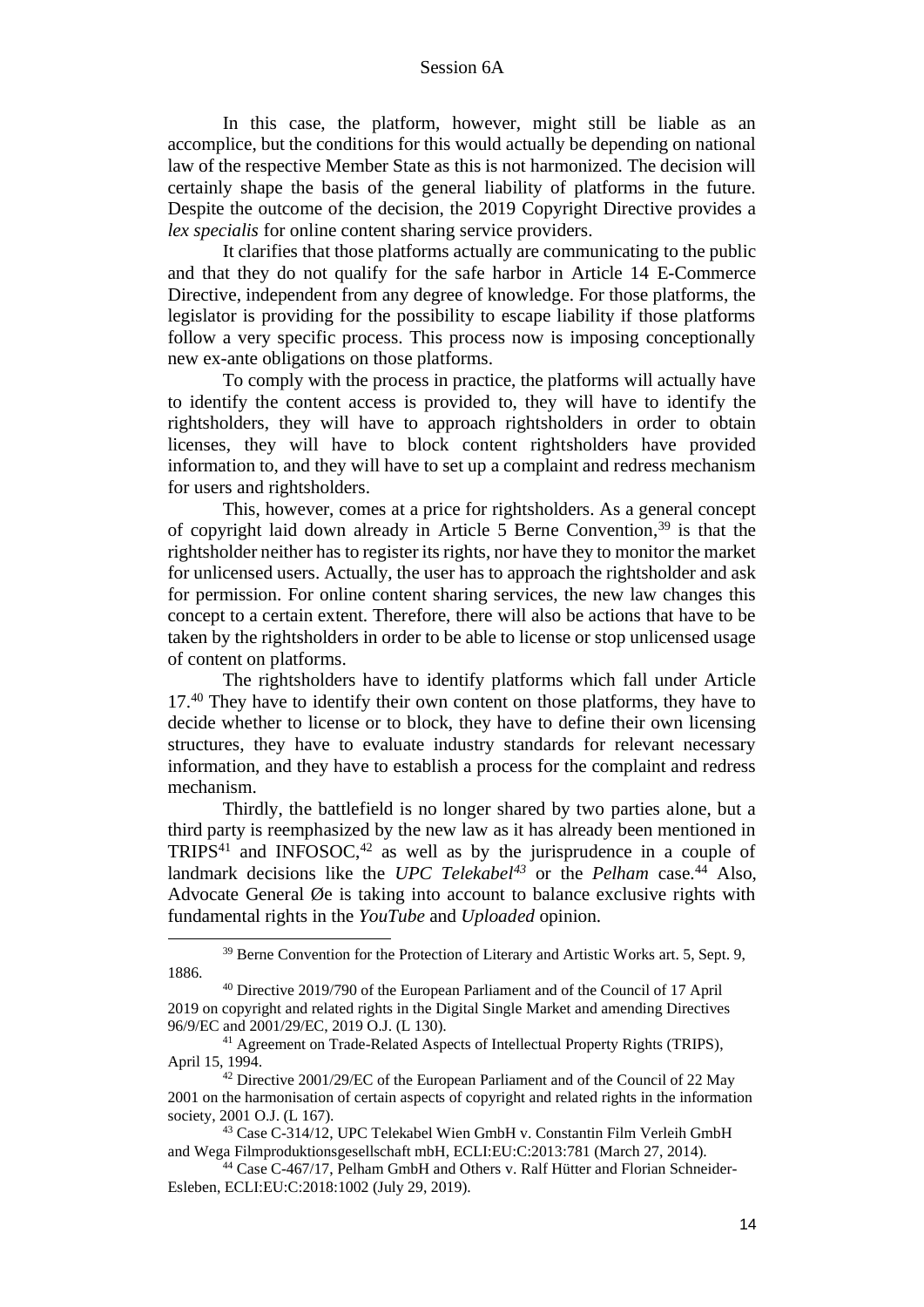The cooperation between platforms and rightsholders will therefore have to actively safeguard exceptions of limitations for the copyright in favor of the users, which thereby might evolve into actual and enforceable rights positions. Those new positions will require to establish a completely new process with a complex back and forth communication between internet users, platform, and rightsholders.

You might have seen the upload machine the German legislature has set up. We will see what this does to all the parties involved. The process likely will mostly only be handled and financed by the biggest parties in the market and will create problems for small platforms which will be disburdened for a while, as we just heard, but will certainly not be able to reach the status of the current market leaders, which grew without such burden. This will be creating problems for the competition, of course. It will certainly also discriminate against smaller rightsholders which might not have the means to implement the technology required and which will force them into collective licensing by collecting societies, taking away control over their works. Thank you.

LAURI RECHARDT: Thank you. That was spot-on time, Ursula, thanks for that. I would have a question for you. My problem with the German implementation proposal is that it doesn't seem to be in line with the DSM Copyright Directive. What is your view, it seems that in many respects the German implementation draft<sup>45</sup> doesn't comply with Article  $17(4)$ , the so-called mitigation measures, and it also effectively creates new exceptions, which also don't align with European Copyright law**?** So, how do you square that circle?

URSULA FEINDOR-SCHMIDT: I think it actually is squaring the circle. I think what the German Implementation Act tries to do is to already put in some of the balance the Directive is asking for. There is a balance required between users, rightsholders, and platforms, and there is a balance required for smaller platforms. There's also a balance required between the rightsholders and the platforms in terms of, this pulls them back. Now what the German legislation is trying to do is put some flesh into the gaps that the Directive left.

I wouldn't see it clearly so far that this is overstepping the boundaries, but it's certainly hitting the boundaries the Directive is setting. It will only be clear with the future litigation, which is certainly coming, on how the courts interpret, and whether they interpret the German law in accordance with the Directive and don't put it too strictly. Because, otherwise, I really see that there would be a problem.

LAURI RECHARDT: Maria, if the German implementation may be encroaching, if you will, the international copyright rules, do you see that the U.S. will take action? Has there been any analysis on that in the Copyright Office?

MARIA STRONG: Thanks, Lauri. When it comes to the international sphere, we're part of the broader inter-agency process. As IP is often tied in with trade, we coordinate and work with our colleagues, for example, the U.S. trade representative, the IP attachés in the region. Yes, I can say that the U.S. government inter-agency is keenly aware of what's happening in Germany as well as all the other Member States at various stages of their consideration. In

<sup>45</sup> Regierungsentwurf [Cabinet Draft], Deutscher Bundestag: Drucksachen [BT] 19/27426, https://dserver.bundestag.de/btd/19/274/1927426.pdf (Ger.).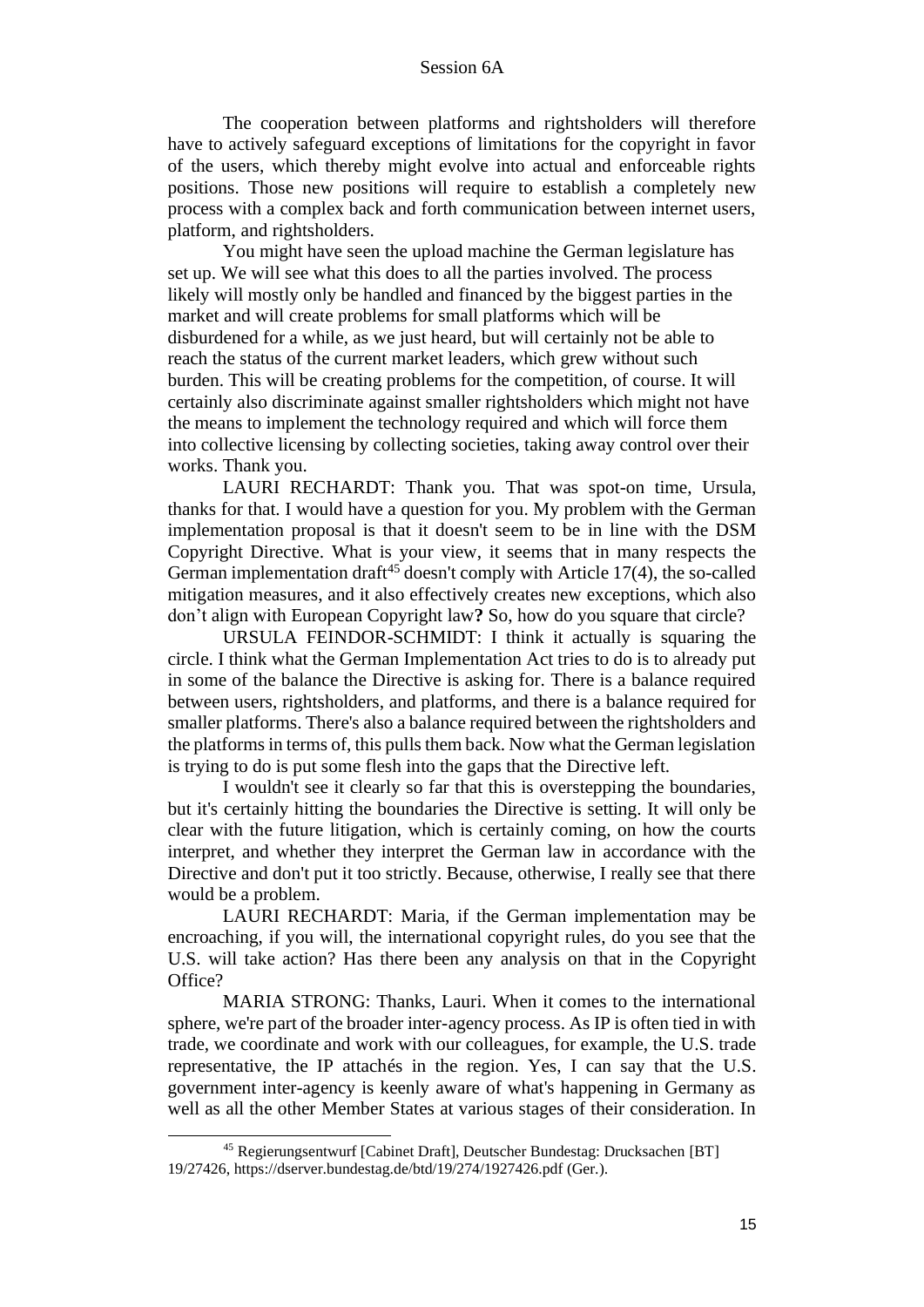terms of engagement, it's probably more country to country right now. This is not a TRIPS case or anything like that. This is not that jurisdiction, but it is a bilateral concern.

I will say right now, the new Biden administration is still onboarding some of its staff and senior leaders. For example, we would expect and look forward to the inputs of the new PTO director once that person is nominated as well as the IP coordinator in order to come up with a whole of government approach in order to engage our counterparts on the concerns.

Because we realize that the internet ecosystem is international. At the same time, we have our interests to represent American commerce companies who are, obviously, involved in global distribution, all to say, yes, the U.S. government inter-agency is watching.

LAURI RECHARDT: Julia, any comments, any views? One of the issues that has been discussed is the impact of different implementations across EU Member States. I seem to recall that the idea with the Digital Single Market Directive<sup>46</sup> was to create a single digital market, but now it seems that we're heading in exactly the opposite direction. How do you see that?

JULIA REDA: Yes. I think the reason for that is because the European legislature failed to answer the really difficult questions. How can you make all the illegal content be taken down automatically while leaving all the legal content online? The Directive simply says that this should be the result. The German implementation is trying to put this contradictory requirement into action, albeit, imperfectly, I think it's perhaps the closest to the guidance that the European Commission has so far issued which is really focused on the realization that there have to be measures to prevent legal content from being blocked in the first place.

As was mentioned, the European Court of Justice is currently deliberating over whether Article 17 of the Copyright Directive<sup>47</sup> is compliant with the Charter of Fundamental Rights. The most hotly debated question at the public hearing in this court case was whether Article 17 ensures that legal content actually stays online. All the European institutions have argued that it does so because the requirement to keep legal content online is a requirement of result, or an obligation of result, whereas the requirement to block content is just a requirement of best effort.

If it's not possible to reach both of those goals at the same time, then the requirement not to block legal content is the more important one, because, otherwise, you would have a situation of prior restraint. You would have a law that would oblige platforms to delete perfectly legal content which cannot be done. I find it strange, though, to question the international compatibility of that, because, frankly, platforms will be more liable than they were before, even under the German implementation.

I find it strange to see how an extension of the scope of application of the right to communication to the public could be, somehow, infringing on international rights. I think, rather, we should be asking the question if this new right that was created in Article 17 is even identical with the right of

<sup>46</sup> Directive 2019/790 of the European Parliament and of the Council of 17 April 2019 on copyright and related rights in the Digital Single Market and amending Directives 96/9/EC and 2001/29/EC, 2019 O.J. (L 130).

<sup>47</sup> *Id*. art. 17.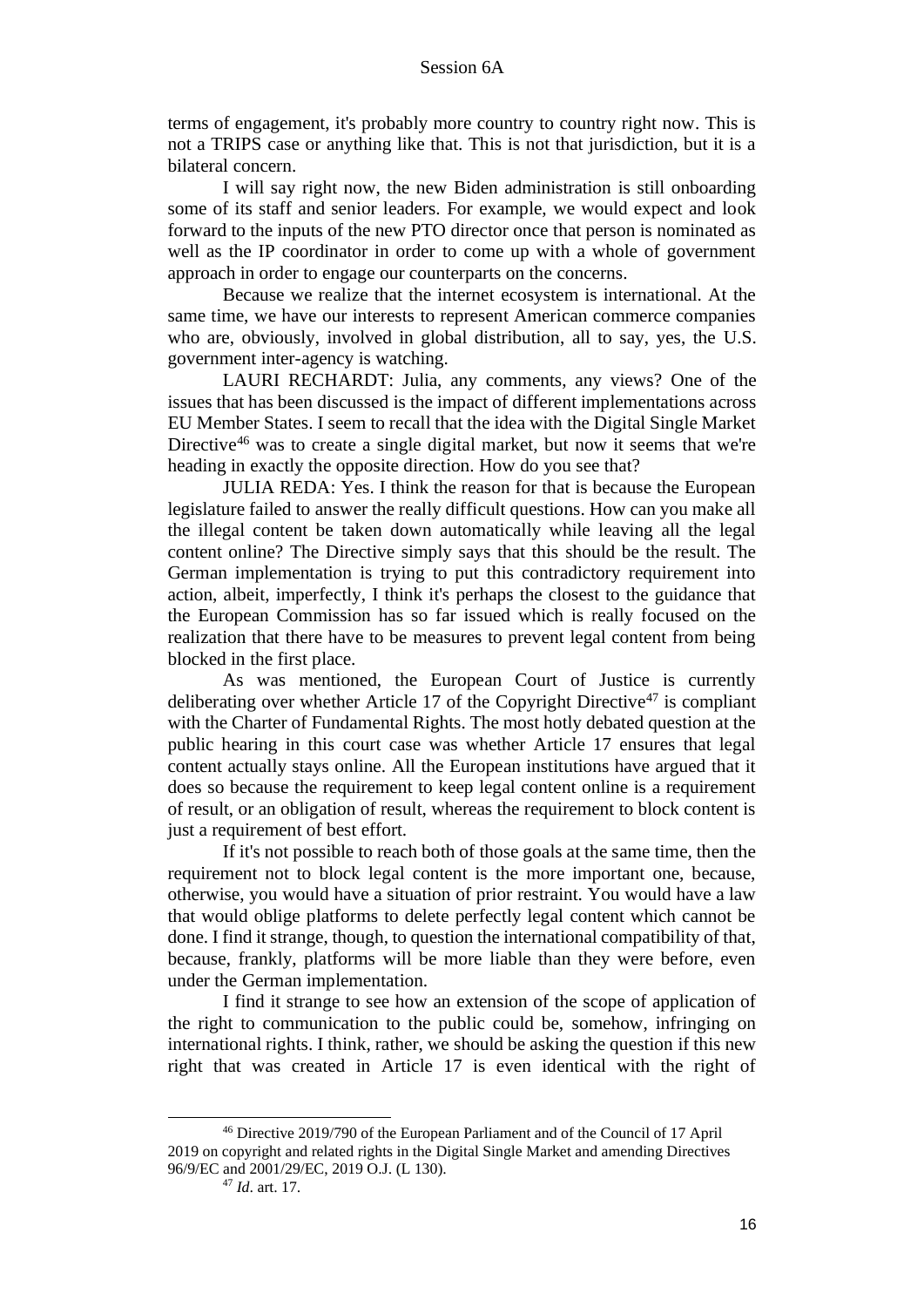communication to the public that we have in the INFOSOC Directive, or whether it isn't an entirely new regime.

LAURI RECHARDT: Thank you. Interesting as always. Let's move on. Ursula, you want to have quick comments before we move on to DSA?

URSULA FEINDOR-SCHMIDT: I just wanted to respond to the new regime. I think this was actually one idea that the German government tried but actually withdrew, because we cannot find anything of this in the reasoning for the Act anymore, and I think it would have brought too many problems how all of this should play together. I think this thought was dropped, from my perspective.

LAURI RECHARDT: I think that is correct. Let's leave a little bit for the last general debate. Stan, over to you, and tell us what is great, and what is not so great about the Commission proposal for the Digital Services Act.<sup>48</sup>

STAN MCCOY: Thanks, Lauri. I'm very happy to do that. The first thing that I need to say on this topic is that the views in this presentation do not belong to Stan McCoy. I'm actually Stan's evil twin: My name is Dan McCrook. I'm a cybercriminal, and I've hacked Stan's feed for purposes of this presentation. I understand that Stan was going to give you some blah-blah-blah happy talk about the EU's proposed Digital Services Act.

I'm sure he would have said "It's a good start, but it needs to be strengthened in some respects…" blah blah blah. That guy is really boring.

I'm going to give you, instead, something I hope you'll find interesting: a cybercriminal's guide to the DSA.

I have to say, when I first heard about this proposed EU Digital Services Act, as a practicing cybercriminal, I was a little bit worried. A lot of the rhetoric was talking about less exposure to illegal content, and about creating a level playing field against providers of illegal content. I don't know what that means, but providers of illegal content is me, so I'm concerned about that.

That came on top of some previous rhetoric from the European Commission pushing platforms to tackle cybercrime, pointing out how platforms need to step up their activities to prevent, detect, and remove illegal content.

I was initially most concerned about some language in the DSA that seems to encourage platforms to take voluntary measures against illegal content. This language in Article 6 talks about intermediaries not being deemed ineligible for liability exemptions solely because of their voluntary actions against illegal content.

But then I realized it's actually nothing new. I went back to the 2017 Communication from the European Commission, where they actually said exactly the same thing about pre-existing law: voluntary proactive measures don't automatically lead to the online platform losing the liability exemption. In truth, not much changes. Status quo is good, as far as I'm concerned, for preserving the cybercrime business model.

Then I worried that the DSA due-diligence obligations could be a problem. They might somehow oblige intermediaries to interfere with illegal activities like mine. Digging into it, however, I actually see two good points in

<sup>48</sup> Commission Proposal for a Regulation of the European Parliament and of the Council on a Single Market For Digital Services (Digital Services Act) and amending Directive 2000/31/EC, COM (2020) 825 final (Dec. 15, 2020).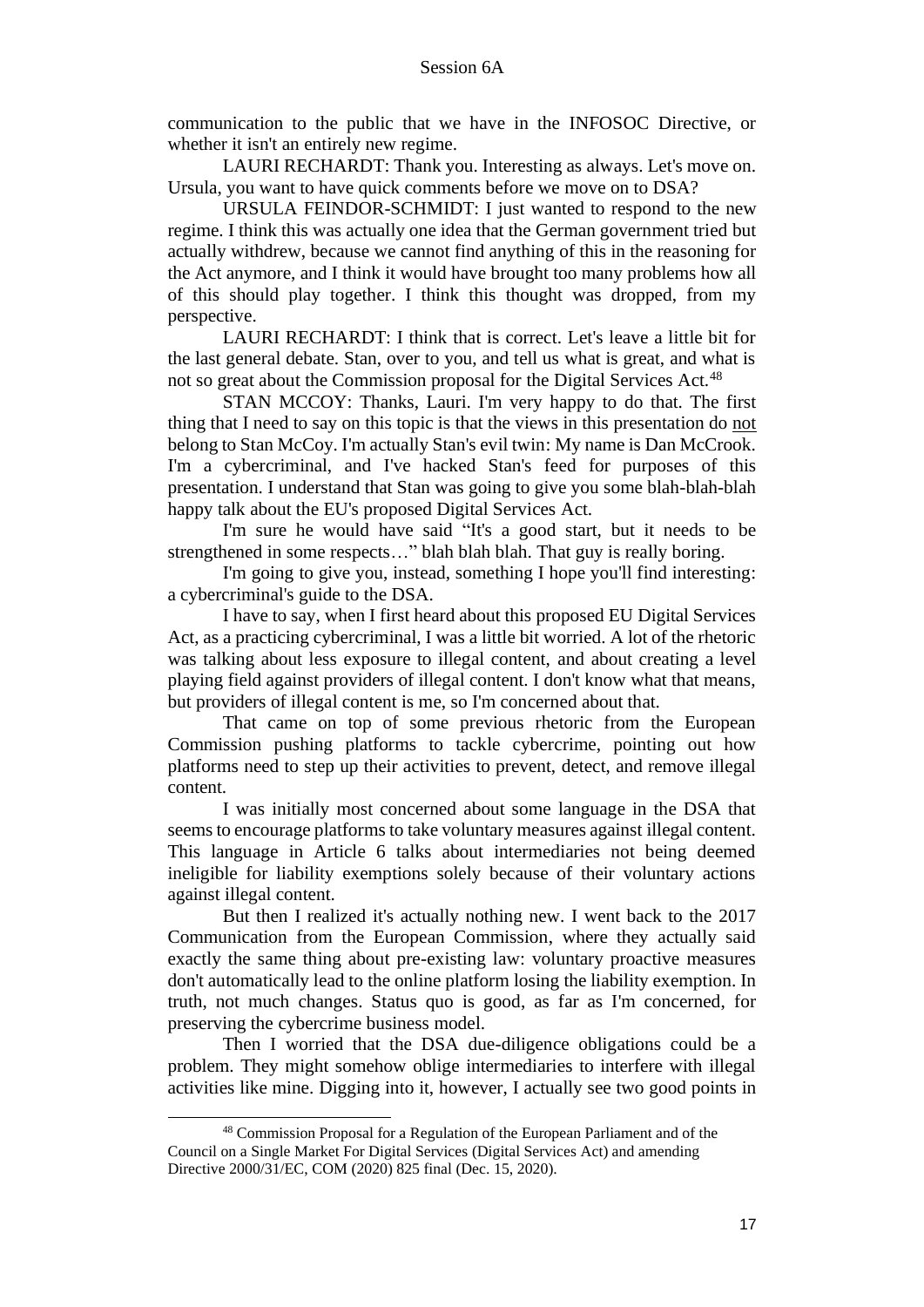the text. The first good point: the liability exemptions are not conditioned on compliance with these due diligence rules. It's not like you have to put in place this trusted flagger or repeat infringer, et cetera, in order to protect your own exposure to liability.

That means the platforms are likely to care a lot less about getting it right if they're only exposing themselves to a regulatory violation by doing this, rather than risking their own liability. That's good news for the cybercrime business model, as far as I'm concerned.

The second good point relates to something that I think is really bad in this Digital Services Act proposal, which is this idea of Know Your Business Customer Requirements that seems to have crept in through Article 22.<sup>49</sup>

I would say, in principle, this kind of Know Your Business Customer Requirement would be the scourge of cybercrime in the DSA. This is really a crazy idea: Carried to its logical extreme, everyone doing business on the internet would have to say who they are. Even if you were out to do something illegal, you'd have to reveal your actual identity, and you'd have the police, the tax authorities, the child protection people, the IP rightsholders, all on your back all the time. It'd be impossible to execute an illegal business model.

I'm very happy to report that this concept of Know Your Business Customer, so far, is limited to e-commerce marketplaces only, which is a big relief since that represents a very small percentage of the cybercrime business model. No application to hosting providers, no application to advertising providers. Really good news, as far as I'm concerned.

As I dug a little deeper into some more of the details, I found a couple of more pieces of good news.

Really nice feature number one, no stay down. What a relief! Let me tell you why. Cybercriminals already have low-cost technical tools to defeat notice and action. If you do a Google search for anti-DMCA scripts, you'll find that there are 12 million search results for these kinds of automatic re-upload software. Here's one that restores your videos as soon as they get taken down, a great little tool if you want to do something illegal.

At the end of the day, the DSA proposes process changes around notice and action, but no real disruption of the cybercrime business model, and that's good news as far as I'm concerned as a practicing cyber-criminal.

A bonus feature about this notice and action stuff in the DSA is one of the process changes requires an exact URL to get illegal content taken down, but I increasingly do business through apps that are not even URL-based. That's a nice little loophole for me.

Another thing I like in the DSA: it looks pretty difficult to kick a platform out of the safe harbor because of illegal activity. If you examine this language, it says that intermediaries lose access to the safe harbor if they deliberately collaborate with service recipients to undertake illegal activities.

Well, good luck seeing inside the mind of the platform operator and proving deliberate collaboration. This standard potentially means that platforms can build features that objectively facilitate crime, but still claim their inner thoughts don't include deliberate collaboration. Fortunately for us

<sup>49</sup> Commission Proposal for a Regulation of the European Parliament and of the Council on a Single Market for Digital Services (Digital Services Act) and amending Directive 2000/31/EC, COM (2020) 825 final (Dec. 15, 2020).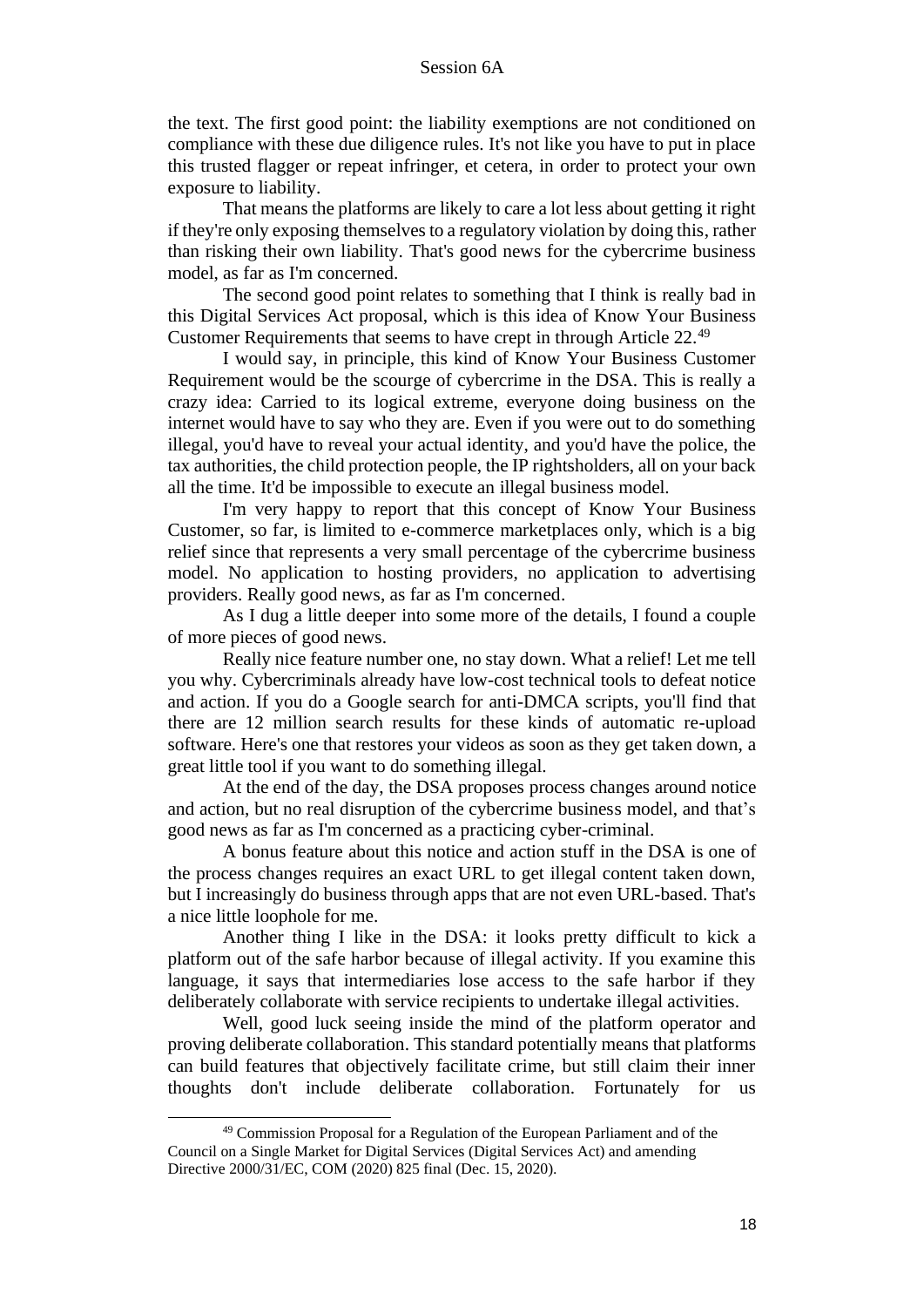cybercriminals, the inner thoughts of our platform friends often revolve around something else. I'm not going to say what, but I'll let you guess.

In summary, so far the DSA proposal, fortunately, doesn't live up to its promise of curbing my illegal content business, because number one, this stuff on voluntary measures is already the law. Number two, the due diligence requirements are not tied to liability, and the worst of them, KYBC,<sup>50</sup> is for marketplaces only. Number three, there's no stay down requirement. Number four, platforms can still access the liability exemptions because of that language that I just pointed out on deliberate collaboration. This is all a big relief.

LAURI RECHARDT: Stan, we have lost Dan. Can you hear us?

STAN MCCOY: Sorry. Did you lose the end of my presentation there? I seemed to have a little quirk.

LAURI RECHARDT: Yes, only the very end. I think we got the gist, and first of all, big thanks and convey our best regards to Dan, a great presentation, and now, if we can get Stan back for a while.

STAN MCCOY: Yes.

LAURI RECHARDT: Is there anything good in the DSA?

STAN MCCOY: Yes. As my evil twin brother previewed, Stan's view is actually that this legislation is a step in the right direction. They just haven't gone far enough on some of these points where they had an opportunity to take action against illegal content in a much more meaningful way. Stay down is a great illustration of that. As the 512 report bore out, and as many rightsholders have experienced, notice and takedown is broken. It just doesn't deliver the benefit it was meant to deliver. Here, the Commission had an opportunity to really improve the system in a way that it would have curbed illegal content. The process changes they've laid on the table just won't do that.

LAURI RECHARDT: Thanks. I think we have a couple of minutes left, so a couple of questions from Q&As, and I think this one goes first to Maria, right? The use of algorithms to customize content to add more revenue seems inconsistent with the safe harbor originally intended for passive platforms, should there be a different regime for this?

MARIA STRONG: On the U.S. side of things, obviously algorithms are being used. I think Abby and Julia have also mentioned, as other stakeholders have, in the sense that—the concern is that algorithms can't make decisions on fair use, which is part of some of the decisions, especially coming out of the Lenz case.<sup>51</sup> I think that is a factor for discussion with the legislator. I don't see exactly how that's going to be the end-all-be-all in the system as currently established here in the States at all.

I think to the extent we can begin further exploration with respect to what kind of processes might be used to support STMs,<sup>52</sup> but that's a different question. Algorithms can play a different role to support as a tool, but perhaps not as the ultimate decider at various parts of the current notice and takedown system. But we need more congressional guidance, we need a lot more information and a lot more pieces to pull things together, because I think as we've seen in Europe, there are a lot of different pieces, and putting them all together in a cohesive whole is a really huge challenge.

<sup>50</sup> Know Your Business Customer.

<sup>51</sup> Lenz v. Universal Music Corp., 815 F.3d 1145 (9th Cir. 2016).

<sup>52</sup> Standard Technical Measures.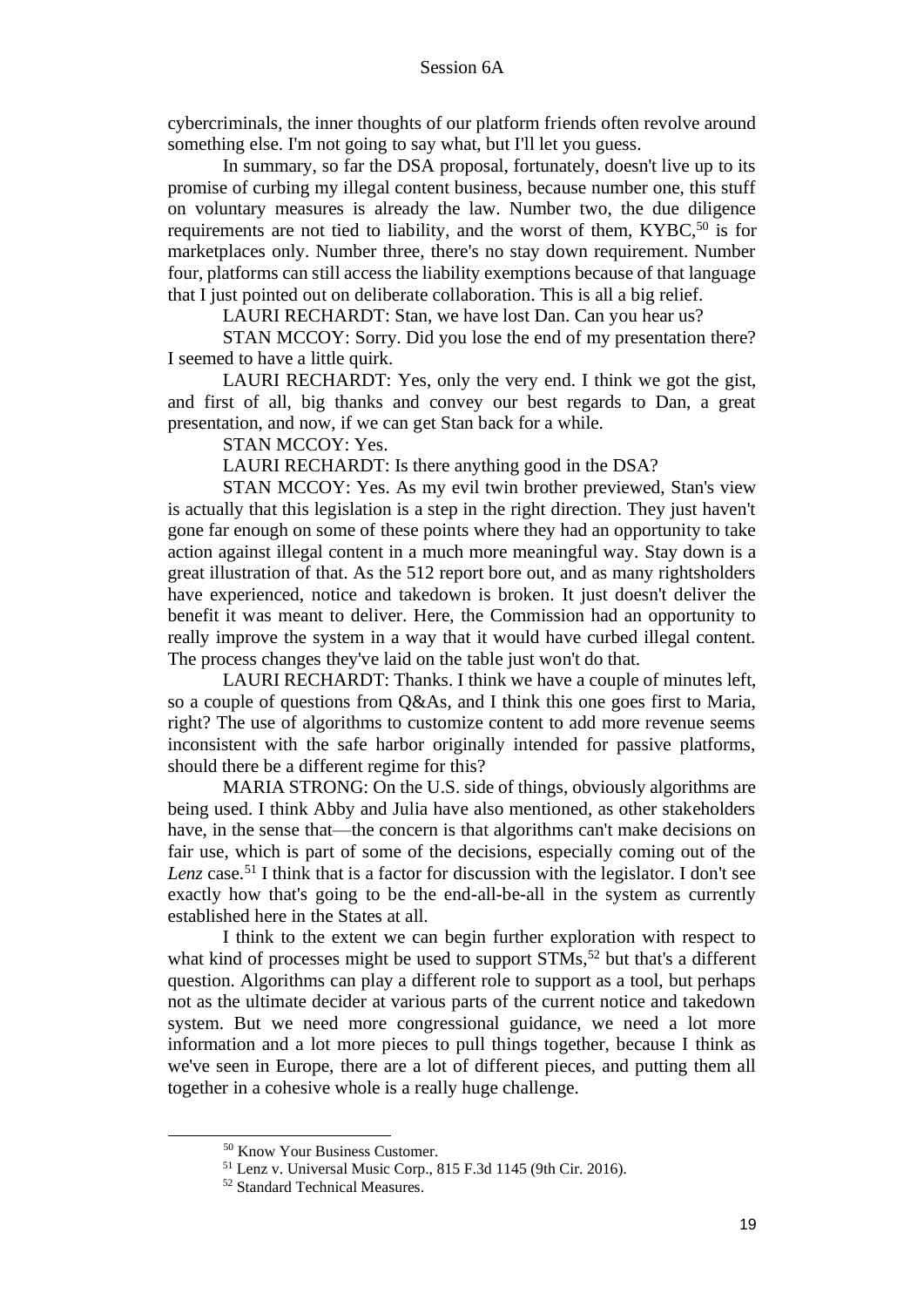LAURI RECHARDT: Just very quick question from my side, would you say that a service that only uses algorithms to organize, promote, optimize the presentation of the content is automatically eligible for safe harbor for that reason only?

MARIA STRONG: No, I don't think you can make any such blanket statement. I think that goes back to the concerns that we've mentioned in our report, and I think Sandra mentioned earlier as well, that goes to the heart of the red flag knowledge question. That goes exactly to the core of the current system. What is actual? What is red flag? It's a case-by-case circumstance. We think the courts have veered and it needs to be re-evaluated by the legislator. I don't think you can make a blanket statement like that, Lauri, but thank you.

LAURI RECHARDT: Thanks. Okay. The last question in the Q&As. On how many levels did the German implementation of Article 17 shift value from exclusive rights into collective management? Ursula, Julia, if you want to take that, or both of you.

JULIA REDA: Yes. The German implementation actually emphasizes collective management quite a lot, and I think part of that is that all the critics of Article 17 that said that upload filters would lead to the deletion of legal content were told over the entire legislative process that this would not happen because everything would be licensed, but of course, in order to make sure that everything is actually licensed, you have to have some degree of mandatory collective management.

This is the tension that we're seeing here, that we have certain parts of the entertainment industry that are quite happy with collective management arrangement, and I think to some extent, they were also instrumental in lobbying for Article 17 in the first place, but then Article 17 does not distinguish between different types of content and different business models.

Now, we have the problem that other parts of the entertainment industry are actually extremely uncomfortable with this approach of collective management, and I think this was sort of a crucial mistake in the design of Article 17 from the beginning that it was trying to create a system that was based pretty much on the fight between the German collecting society for music rights holders and YouTube, and trying to extrapolate from this one legal dispute and create a rule that applies to all sorts of parts of the entertainment industry, and in fact, all sorts of platforms where this approach may not be the correct way.

URSULA FEINDOR-SCHMIDT: As I said, just to follow up on this, it also, of course, discriminates against smaller rightsholders because of the obligation to approach a rightsholder, and to ask for a license is only true in the German draft act for representative rightsholders. There is no definition of what a representative rightsholder should be, is this a larger film producer, is it a larger music label, or is it a collecting society? It's probably not, but still, it seems like the larger rightsholders will be able to control their rights, whereas smaller rightsholders won't be because they are not representative.

SANDRA AISTARS: Can I jump in here on this as well, Lauri? I think this seems to be a problem across the board with respect to small rightsholders, and Abigail spoke very eloquently about the challenges that startups face, and individual artists and small businesses seem to be ignored far more frequently than startups are, in terms of how they are treated in these sorts of negotiations, whether they are invited to the table to participate in dialogue, whether they are given effective remedies at all.